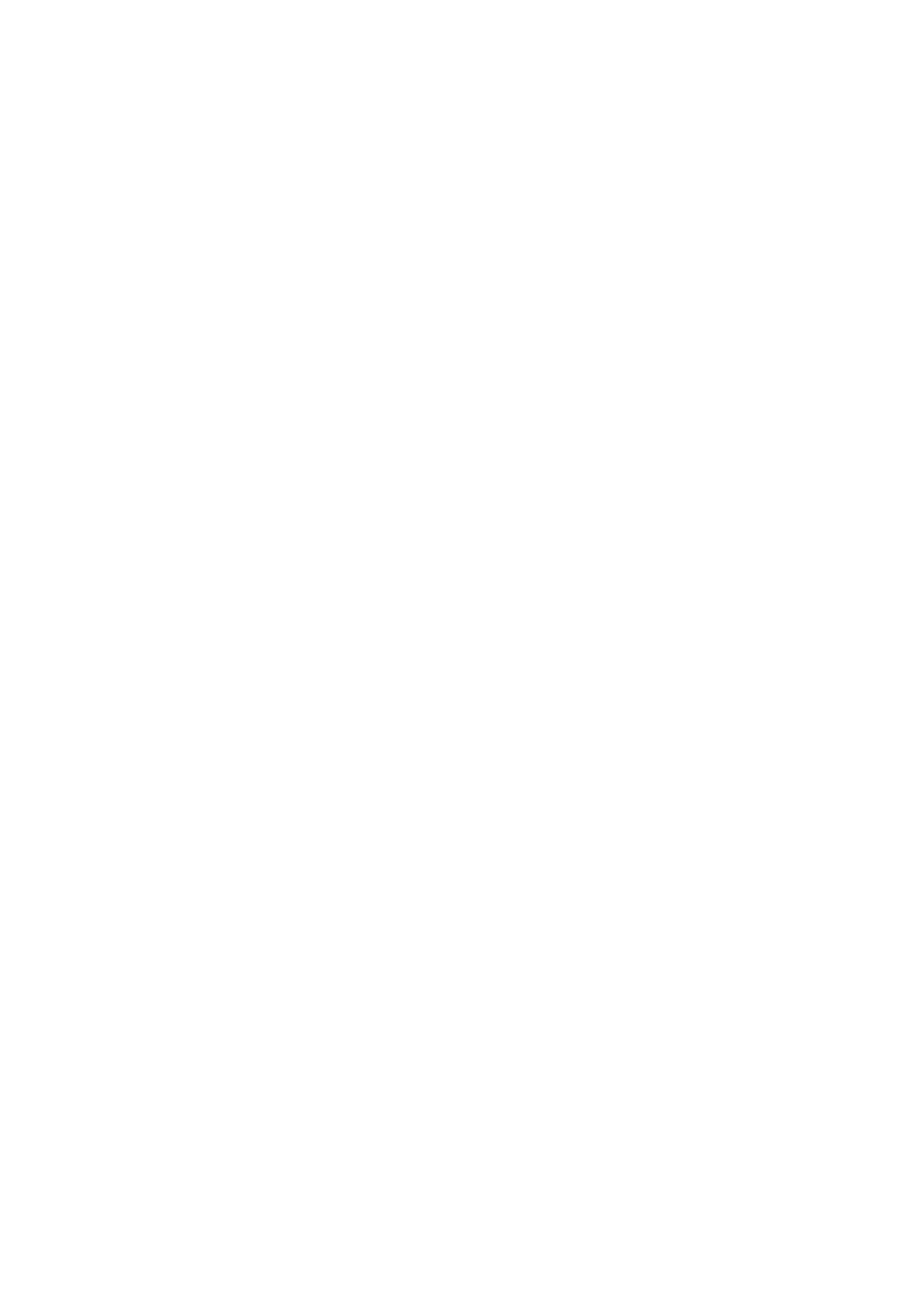# Hidden symmetry of genus 0 modular operad and its stacky versions

Noémie C. Combe Yuri I. Manin

Max-Planck-Institut für Mathematik Vivatsgasse 7 53111 Bonn **Germany**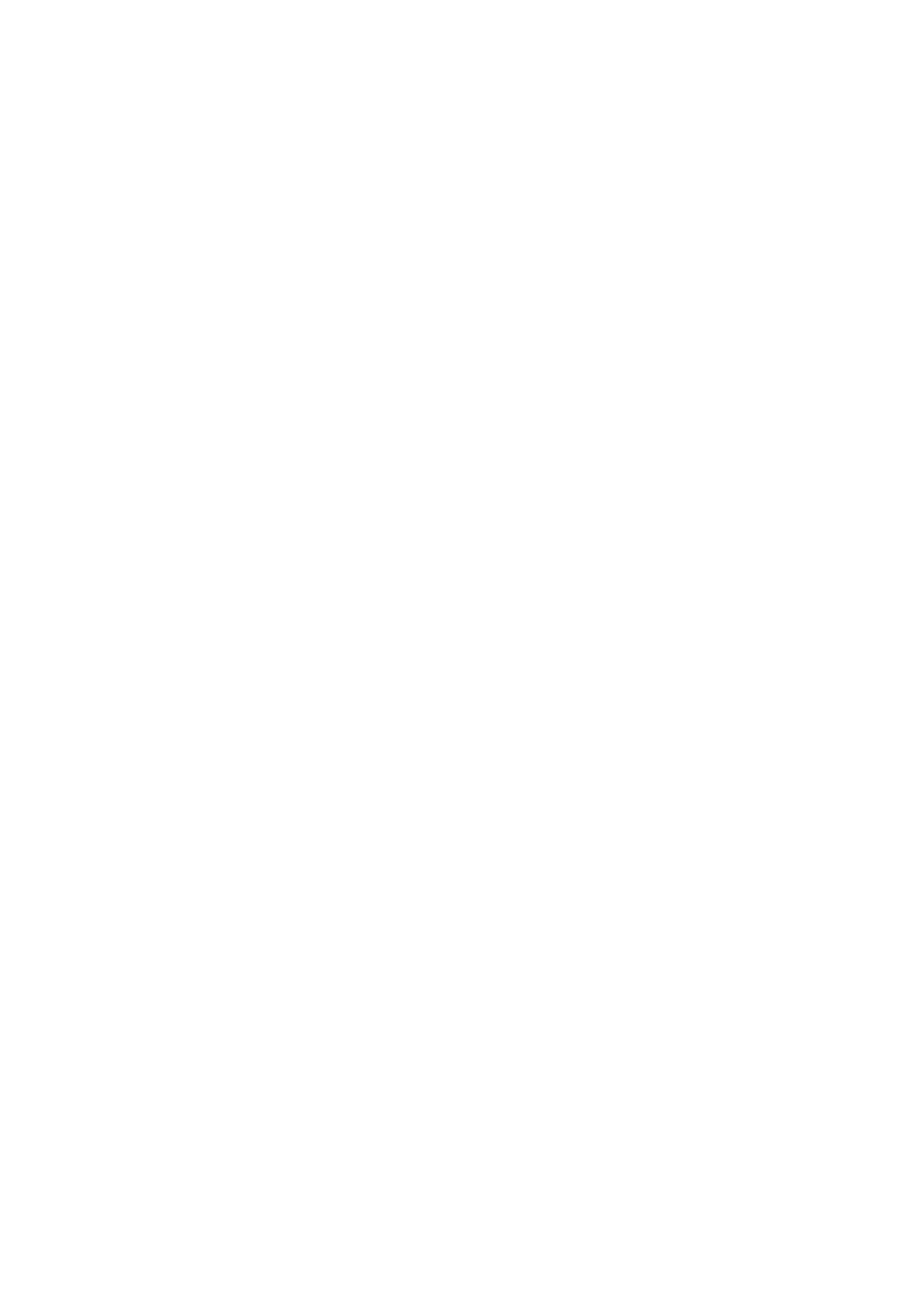# HIDDEN SYMMETRY OF GENUS 0 MODULAR OPERAD AND ITS STACKY VERSIONS

# NOEMIE C. COMBE, YURI I. MANIN ´

Dedicated to Werner Ballmann

# **CONTENTS**

| 1.<br>Introduction                                              | $\mathbf{1}$     |
|-----------------------------------------------------------------|------------------|
| Belyi's theorem and the Grothendieck–Teichmüller group.<br>1.1. | 1                |
| Genus zero modular operad and its hidden symmetry.<br>1.2.      | 3                |
| Brief summary.<br>1.3.                                          | $\boldsymbol{3}$ |
| Monoidal categories<br>2.                                       | $\sqrt{3}$       |
| Monoidal categories: general setting<br>2.1.                    | 3                |
| Monoidal Functor<br>2.2.                                        | $\overline{4}$   |
| Symmetric monoidal categories<br>2.3.                           | $\mathbf 5$      |
| Monoid in a monoidal category<br>2.4.                           | $\,6\,$          |
| Groupoids<br>3.                                                 | $\overline{7}$   |
| Groupoids: general setting<br>3.1.                              | 7                |
| Groupoids of S-labeled stable curves<br>3.2.                    | 8                |
| Groupoids of universal curves<br>3.3.                           | $8\,$            |
| <b>Stacks</b><br>3.4.                                           | $8\,$            |
| Operads<br>4.                                                   | $8\,$            |
| Operad in a category<br>4.1.                                    | 8                |
| Operad in groupoids (small categories)<br>4.2.                  | 9                |
| Operads stable of S-labeled curves<br>4.3.                      | 10               |
| Hidden symmetry of the DM-Stack<br>4.4.                         | 10               |
| Monad structure<br>4.5.                                         | 12               |
| Operad for the new stable-curve<br>5.                           | 13               |
| The DM-stack with hidden symmetry<br>6.                         | 14               |
| Pointed stable curves and their graphs<br>6.1.                  | 14               |
| 6.2. The stacky $\mathcal{M}_{0,x,\rho(x)}$                     | 16               |
| The NY Gravity operad<br>6.3.                                   | 17               |

We wish to express all our gratitude to the Max Planck Institute for Mathematics, for the hospitality and support.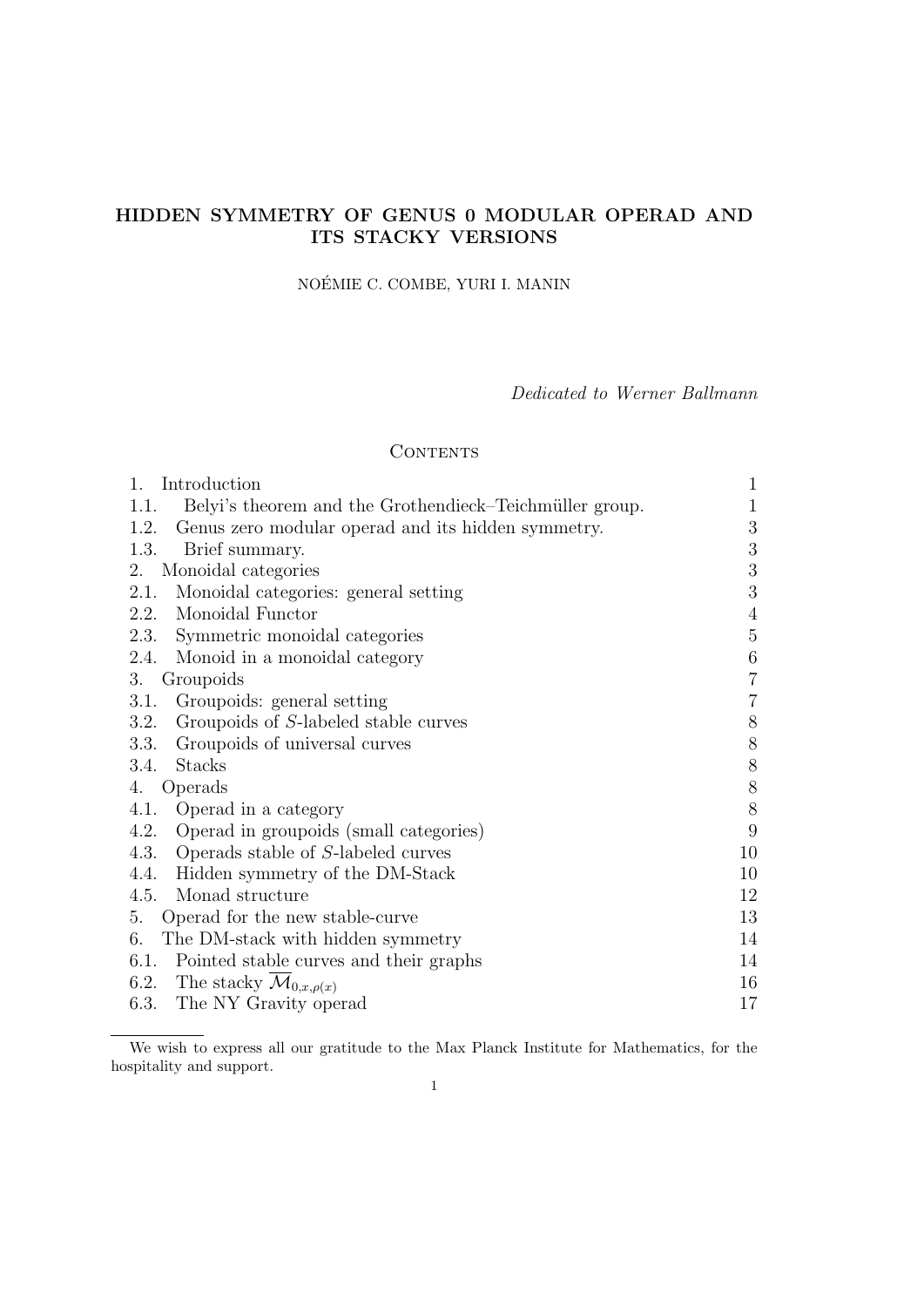#### 2 NOÉMIE C. COMBE, YURI I. MANIN

| 6.4. Comparison of the NY gravity operad with gravity operad and |    |
|------------------------------------------------------------------|----|
| <i>Hycom</i> operad                                              | 18 |
| 7. Kähler and Riemannian geometry approach                       | 21 |
| 7.1. Kähler aspect                                               | 21 |
| 7.2. Riemannian aspect                                           | 22 |
| References                                                       | 25 |

#### 1. INTRODUCTION

1.1. Belyi's theorem and the Grothendieck–Teichmüller group. The problem of understanding the Galois group  $G_{\mathbb{Q}} := Gal(\overline{\mathbb{Q}}/\mathbb{Q})$  was approached by Grothendieck in his "Esquisse d'un programme" via a bold conjecture that any algebraic curve X over  $\overline{\mathbb{Q}}$  admits a map  $b: X \to \mathbf{P}^1$  ramified only over three points, say  $\{0, 1, \infty\}$ . This conjecture was proved in 1980 by G. Belyi.

This result represented  $Gal(\overline{\mathbb{Q}}/\mathbb{Q})$  as fragment of a complicated groupoid including maps  $b$  as its main objects, and various isomorphisms between them induced by actions of geometric fundamental groups and the Galois group of algebraic numbers.

The dessin d'enfants formalism sketched by Grothendieck (cf.[20]) was a visually transparent encoding of the geometry of this groupoid via finite graphs including (in principle) also encoding of the Galois action upon these graphs, which led to the embedding of  $G_{\mathbb{Q}}$  into the automorphism group of the profinite completion of the geometric fundamental group of  $\mathbf{P}^1(\mathbb{C}) \setminus \{0, 1, \infty\}$ :

$$
G_{\mathbb{Q}} \to \operatorname{Aut} \hat{\pi}_1(\mathbf{P}^1(\mathbb{C}) \setminus \{0, 1, \infty\}; (0, 1)).
$$

The fundamental group involved here is simply a free group with two generators  $F_2$ . Using the de Rham formalism, V. Drinfeld later defined a highly nontrivial subgroup  $\widetilde{GT}$  of Aut  $\hat{\pi}_1$ , the Grothendieck–Teichmüller group, such that the image of  $G_{\mathbb{Q}}$  is contained in  $GT$ .

For a contemporary survey and many references, see [1].

In this paper, we focus upon the operad of moduli spaces of stable curves of genus zero with marked points, whose *n*–ary component is  $\overline{M}_{n+3}$ , and upon what we call "the hidden symmetry" of this operad. This symmetry can be seen in the simple structure "rigidifying" the action of  $G_{\mathbb{Q}}$  upon  $\hat{\pi}_1$  above. This structure lies also in the base of the definition of  $GT$ . In order to briefly describe it we adopt the approach and (temporarily) notations of Y. Ihara in [8].

Following Ihara, denote by  $\overline{\mathbb{Q}}\{\{t\}\}\$  the algebraically closed field of formal Puiseux series in fractional powers of a variable  $t$ . More precisely, any element  $h$  of this field is a formal Laurent series with coefficients in  $\overline{\mathbb{Q}}$ , in some formal root  $t^{1/N}$ ,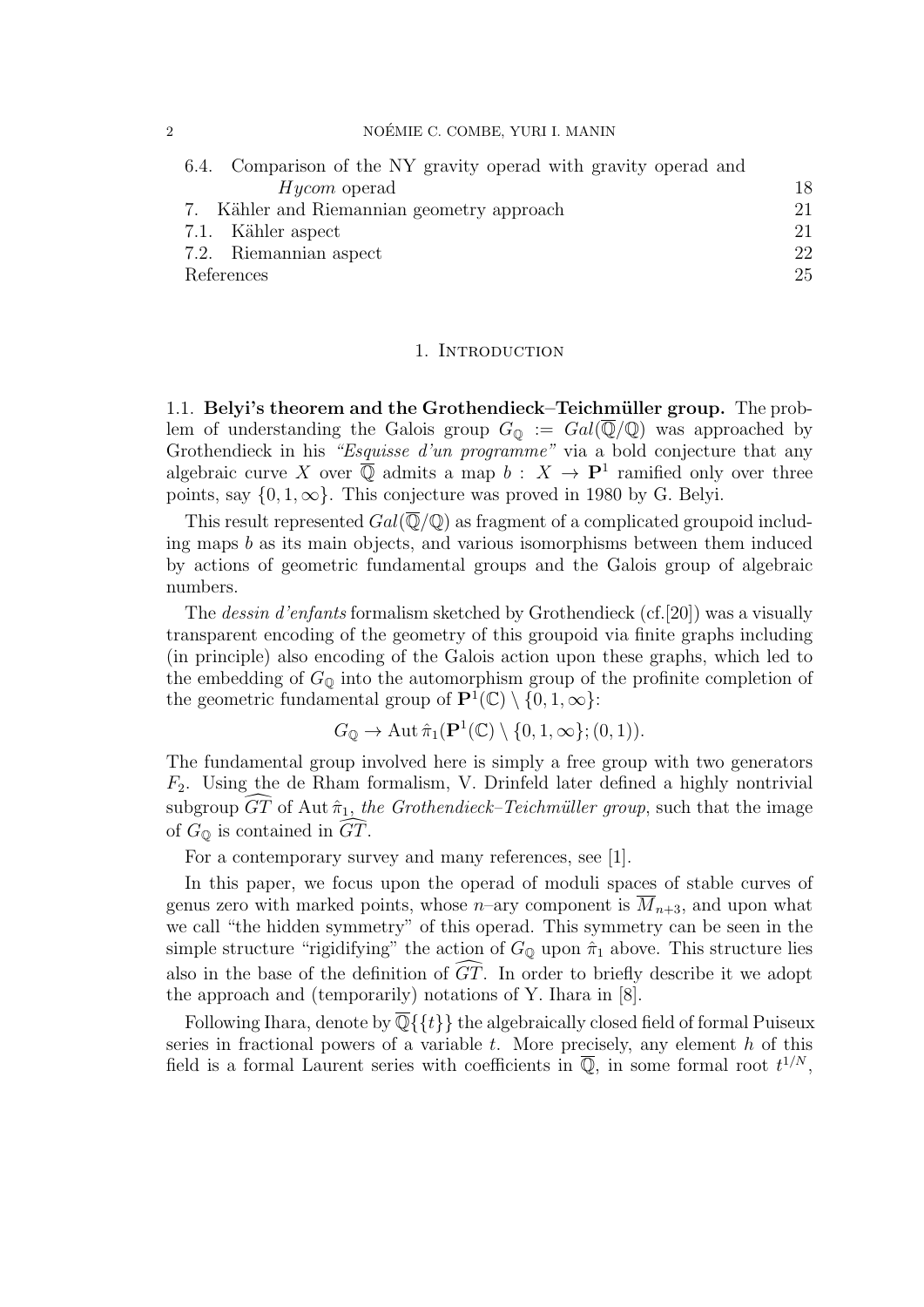$N > 1$  being an integer that can depend on h. Furthermore, denote by M the maximal Galois extension of  $\overline{\mathbb{Q}}(t)$  in  $\overline{\mathbb{Q}}\{\{t\}\}\$ unramified outside  $t = \{0, 1, \infty\}$ . In the constructions below, we interpret  $t^{1/N}$ , resp.  $(1-t)^{1/N}$ , as functions whose restrictions to (0, 1) take positive values.

The topological fundamental group  $\pi_1(\mathbf{P}^1(\mathbb{C}) \setminus \{0, 1, \infty\}; (0, 1))$  is freely generated by elements x (resp. y) which are classes of loops starting at any point of the real interval  $(0, 1)$  and passing once around 0 (resp. around 1) anticlockwise. This gives the identification of this group with  $F_2$  mentioned above. By analytic continuation, this group acts upon M, leaving the subfield  $\mathbb{Q}(t) \subset M$  invariant.

At this point, the "hidden symmetry"  $t \mapsto 1-t$  we had in mind enters the game. Denote by M' the maximal Galois extension of  $\overline{\mathbb{Q}}(t)$  in  $\overline{\mathbb{Q}}\{\{1-t\}\}\$  unramified outside  $\{0, 1, \infty\}$ . There is a unique isomorphism  $p : M \to M'$  over  $\overline{\mathbb{Q}}(t)$  which is obtained by simply passing from the Puiseux expansion in  $t$  of a function near 0 to its expansion in  $1 - t$  near 1. The group  $G_{\mathbb{Q}}$  acts upon both expansions by acting upon their coefficients, so that elements of  $\mathbb{Q}(t)$  remain invariant. Denote these actions by  $\sigma_M$ , resp.  $\sigma_{M'}$ .

Now for each  $\sigma \in G_0$  we can define the element  $f_{\sigma} \in Gal(M/\overline{\mathbb{Q}}(t)),$  whose action upon any  $h \in M$  is defined as the composition of the following maps: apply  $\sigma_M^{-1}$  to h, then p to the result, then  $\sigma_{M'}$ , and finally  $p^{-1}$ .

Let us use  $\sigma_M$  in order to embed  $G_{\mathbb{Q}}$  into  $Gal(M/\mathbb{Q}(t))$  by action on coefficients of a rational function of t. This subgroup then acts upon whole  $Gal(M/\mathbb{Q}(t))$ by conjugation  $g \mapsto \sigma(g) := \sigma g \sigma^{-1}$ . In particular, it acts upon the topological generators  $x, y$ , and its action can be described explicitly in the following way. Each  $\sigma$  defines an element  $f_{\sigma} \in \hat{F}_2$  such that

$$
\sigma(x) = x^{\chi(\sigma)}, \quad \sigma(y) = f_{\sigma}^{-1} y^{\chi(\sigma)} f_{\sigma},
$$

where  $\chi: G_{\mathbb{Q}} \to \mathbb{Z}^{\times}$  is the cyclotomic character.

Drinfeld, Ihara et al. proved that the element  $f_{\sigma}$  for each fixed  $\sigma$  satisfies the three relations, called *n*–cycle relations, for  $n = 2, 3$ , and 5: see [8], sec. 1.7. These relations determine the Grothendieck–Teichmüller group  $\widehat{GT}$ .

1.2. Genus zero modular operad and its hidden symmetry. The components and composition morphisms of the genus zero modular operad are smooth projective manifolds. A naive way to describe its n–ary component  $\overline{M}_{n+3}$  is this. First, consider the moduli space  $M_{n+3}$  of configurations of pairwise distinct points  $(x_1, \ldots, x_n)$  in  $\mathbf{P}^1 \setminus \{0, 1, \infty\}$ : it can be naturally identified with an obvious open subset in  $(P<sup>1</sup>)<sup>n</sup>$ . Second, construct a compactification of this subset by adding as fibres "stable" curves of genus zero with marked points that can be described as degenerations of the generic stable curve.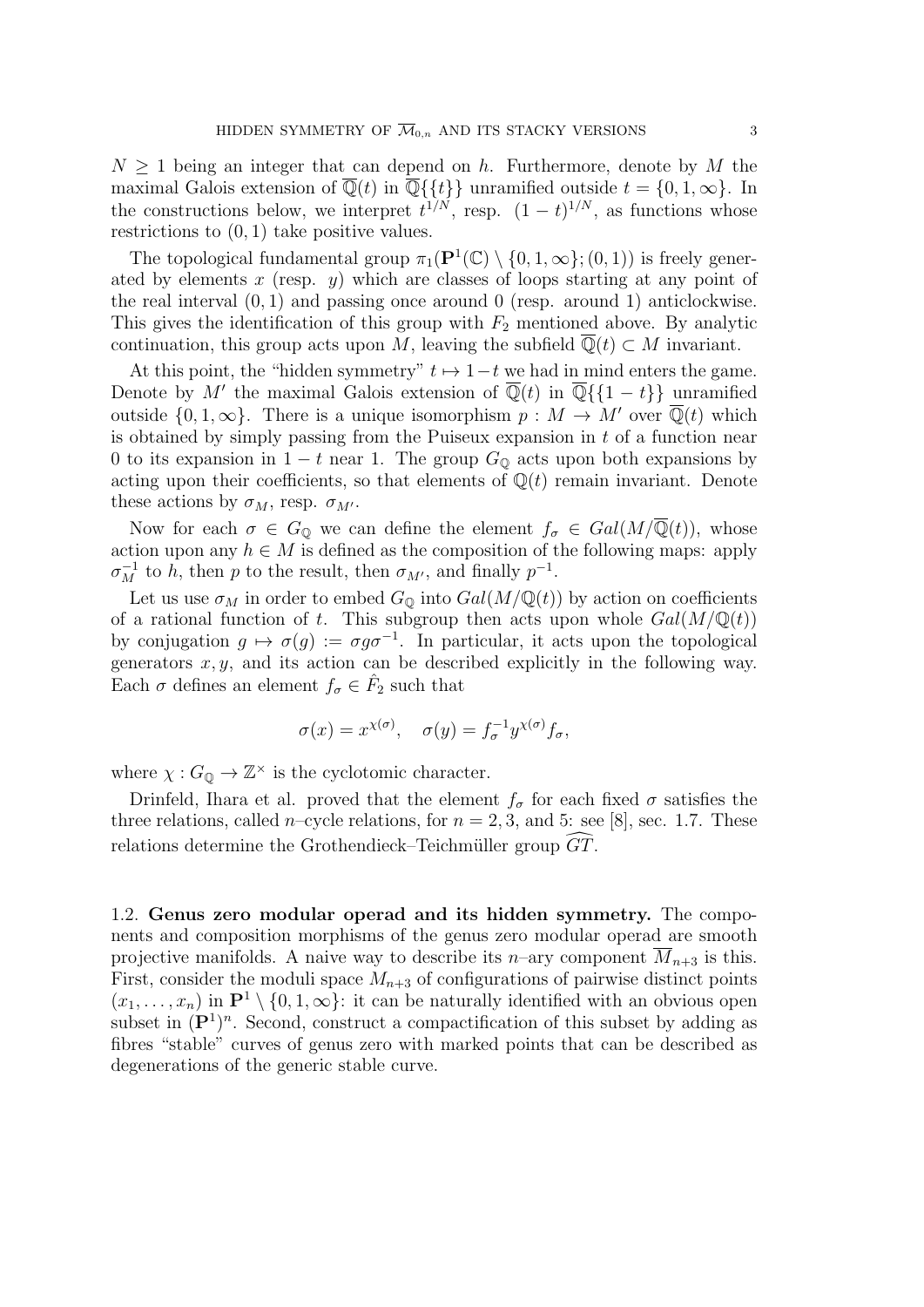Since we mentioned points  $\{0, 1, \infty\}$ , we have implicitly introduced in this description the coordinate t on  $\mathbf{P}^1$  already used above, and thus we can extend the involution  $t \mapsto 1-t$  to induce it upon  $M_{n+3}$ , and then, with some efforts, to  $\overline{M}_{n+3}$ .

Actually, in this context there is a better way to define the rigidification involving t. To make explicit the geometry behind it, imagine first  $\mathbf{P}^1(\mathbb{C})$  as a topological sphere  $S^2$  endowed with one complex structure and three "equators"  $S_j^1 \subset S^2$  in general position. For each j, we can introduce a complex coordinate  $t_j$  upon  $S^2$ identifying  $S_j^1$  with a naturally oriented  $\mathbf{P}^1(\mathbb{R})$ . Then the whole symmetry group behind this rigidification will be generated by  $t_j \mapsto 1-t_j$ , and later it can be extended to the whole group of symmetries of the modular operad of genus zero. This is what we can call its hidden symmetry. The same group is used in [I] and elsewhere in order to treat the cycle relations in the Grothendieck–Teichmüller group.

However, in this draft of the article, we restrict ourselves to the study of only one hidden involution.

1.3. Brief summary. The Sections 2 and 3 introduce an appropriate categorical context and fix notations, that will be used afterwards. The Section 3 starts with description on the basic notions of operadic formalism in the form convenient for studying modular operad(s).

Finally, in the remaining part of the Section 4 and in the Sections 5, 6 we introduce the main new operad NY and study its first properties. We compare to the already known operads (such as the Gravity operad). A geometric perspective is taken under account and in particular, we discuss a Riemannian and Kähler framework, in the last section.

#### 2. Monoidal categories

2.1. Monoidal categories: general setting. A monoidal category  $C =$  $(C_0, \otimes, I, a, l, r)$  consists of a category  $C_0$ , a functor  $\otimes : C_0 \times C_0 \to C_0$ , an object I of  $C_0$  and natural isomorphisms :  $a_{X,Y,Z} : (X \otimes Y) \otimes Z \to X \otimes (Y \otimes Z)$ ,  $l_X: I \otimes X \to X$ ,  $r_X: X \otimes I \to X$ , subject to two *coherence axioms* expressing commutativity of the following diagrams:

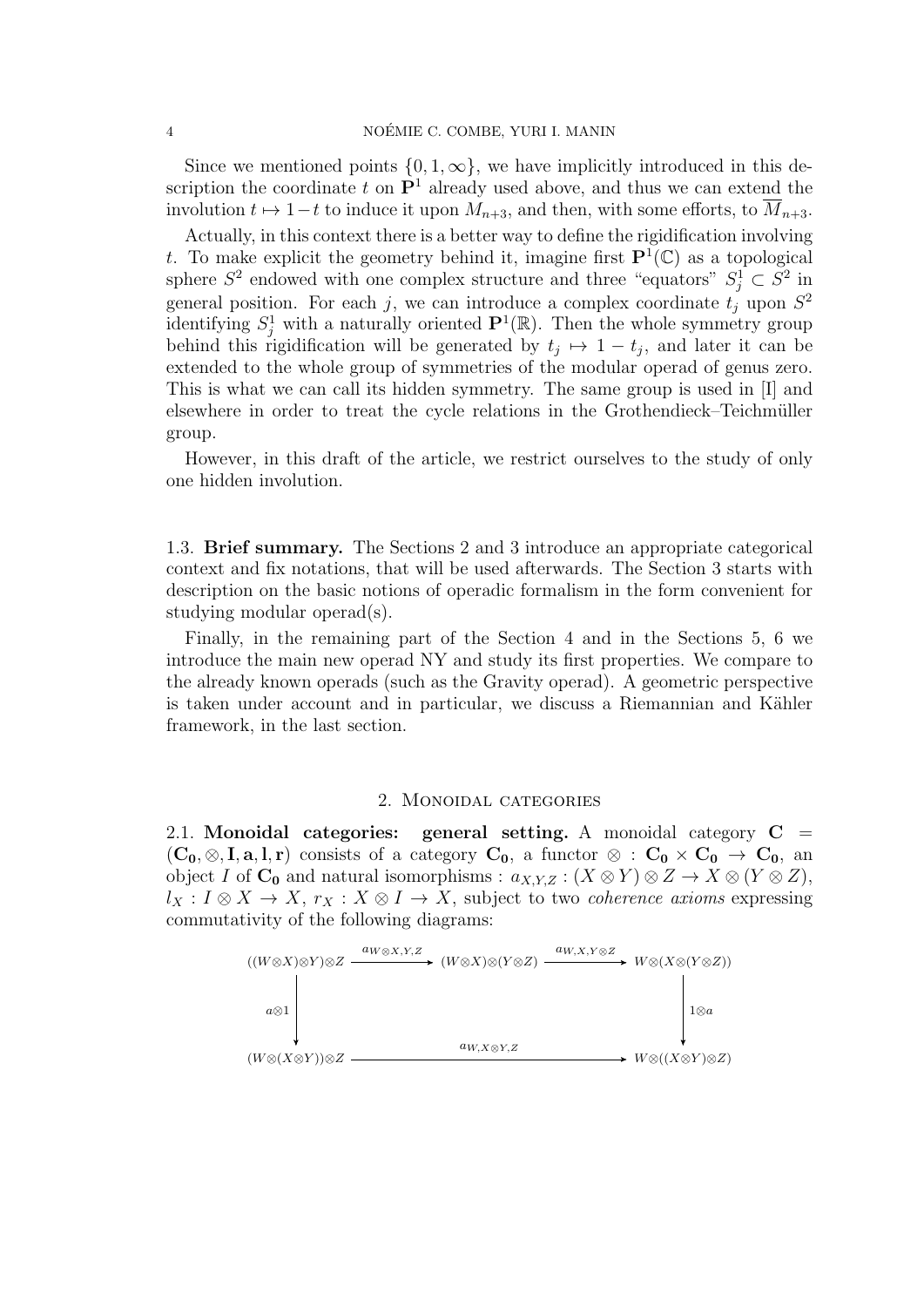

We say that a monoidal category is strict if the *associativity* morphism is the identity. More precisely, a strict monoidal category is a category equipped with a functor  $\otimes$  :  $\mathbf{C} \times \mathbf{C}$  to  $\mathbf{C}$ .

- (1)  $(X \otimes Y) \otimes Z = X \otimes (Y \otimes Z)$
- $(2)$   $(f \otimes g) \otimes h = f \otimes (g \otimes h)$
- (3)  $X \otimes 1 = 1 \otimes X$
- (4)  $f \otimes id_1 = f = id \otimes f$ ,

for all objects  $X, Y, Z$  and all morphisms  $f, g, h$  in C.

## 2.2. Monoidal Functor.

**Definition 1** (Monoidal functor). A monoidal functor  $\Phi = (F_1, F_2, F_0) : C \to C'$ between monoidal categories  $C$  and  $C'$  consists of the following items:

- (1) An ordinary functor  $F_1: C \to C'$  between categories;
- (2) For objects  $a, b$  in C morphisms:

(1) 
$$
F_2(a,b) : F(a) \otimes F(b) \to F(a \otimes b)
$$

in C' which are natural in a and b

(3) For the units  $e$  and  $e'$ , a morphism in  $C'$ 

$$
(2) \tF_0: e' \to Fe
$$

Together these must make all the following three diagrams involving the structural maps  $\alpha, \lambda$  and  $\rho$  commute in C'.

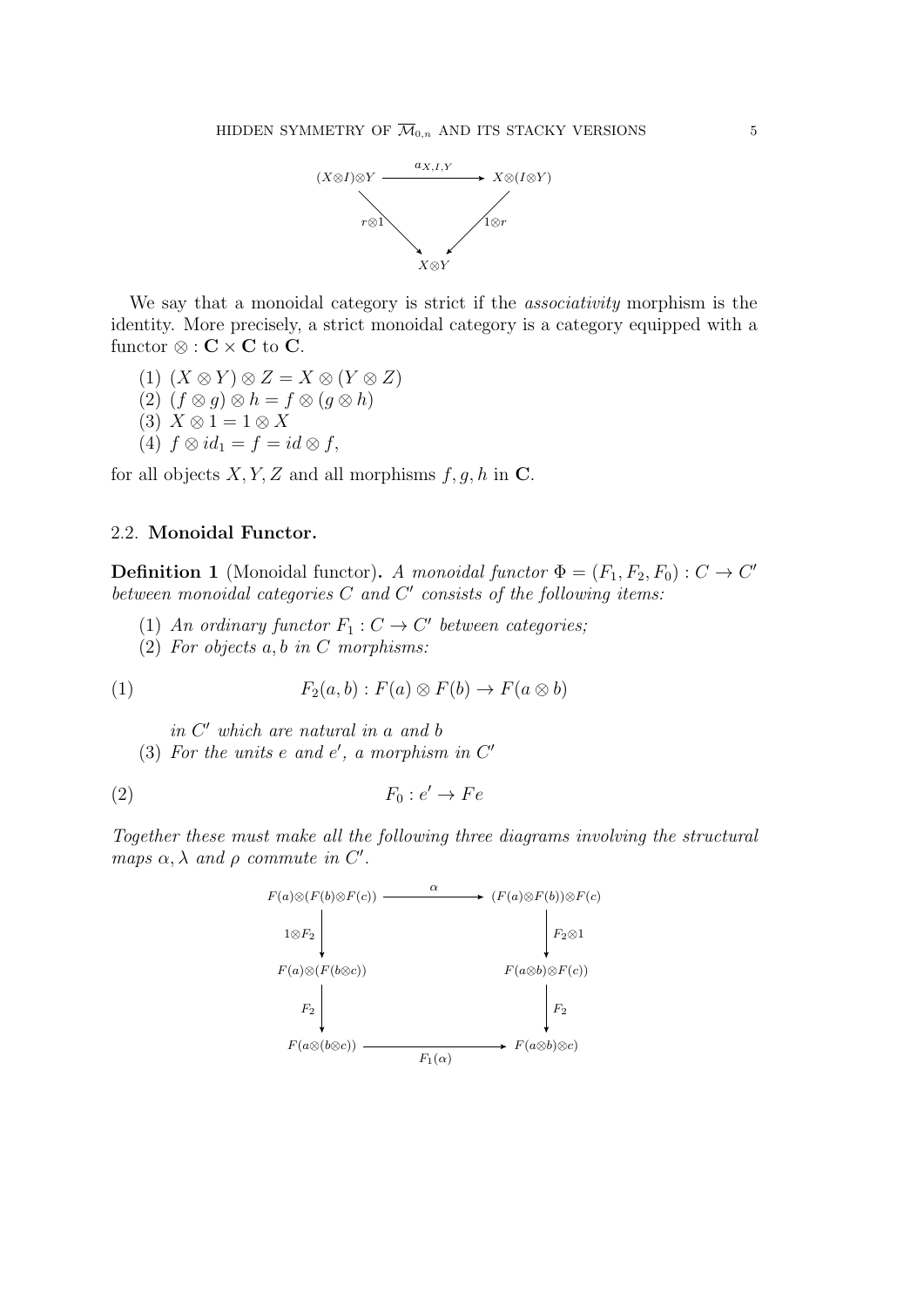

**Proposition 1.** Lax monoidal functors send monoids to monoids: if  $F : (C, \otimes) \rightarrow$  $(C', \otimes)$  is a lax monoidal functor and

(3) 
$$
A \in C, \mu_A : A \otimes A \to A, i_A : I \to A
$$

is a monoid object in C, the object  $F(A)$  is naturally equipped with the structure of a monoid in  $C'$  by setting

(4) 
$$
i_{F(A)}: I_{C'} \to F(I_C) \underbrace{F(i_A)} F(A)
$$

and

(5) 
$$
\mu_{F(A)} : F(A) \otimes F(A) \to F(A \otimes A) \underline{F(\mu_A)} F(A).
$$

This construction defines functor,

$$
Mon(f): Mon(C) \to Mon(C').
$$

2.3. Symmetric monoidal categories. A symmetric (i.e. commutative) monoidal category is a monoidal category with a commutativity constraint i.e. a family of natural isomorphisms  $\tau$  such that  $\tau_{X,Y}: X \otimes Y \to Y \otimes X$ , for all couples  $X, Y$ verifying:

$$
\tau_{X,Y}^{-1} = \tau_{Y,X}, \quad \tau_{Y,X} \circ \tau_{X,Y} = Id.
$$

The map  $\tau$  is said to be a natural map if it verifies the following commutative diagram:

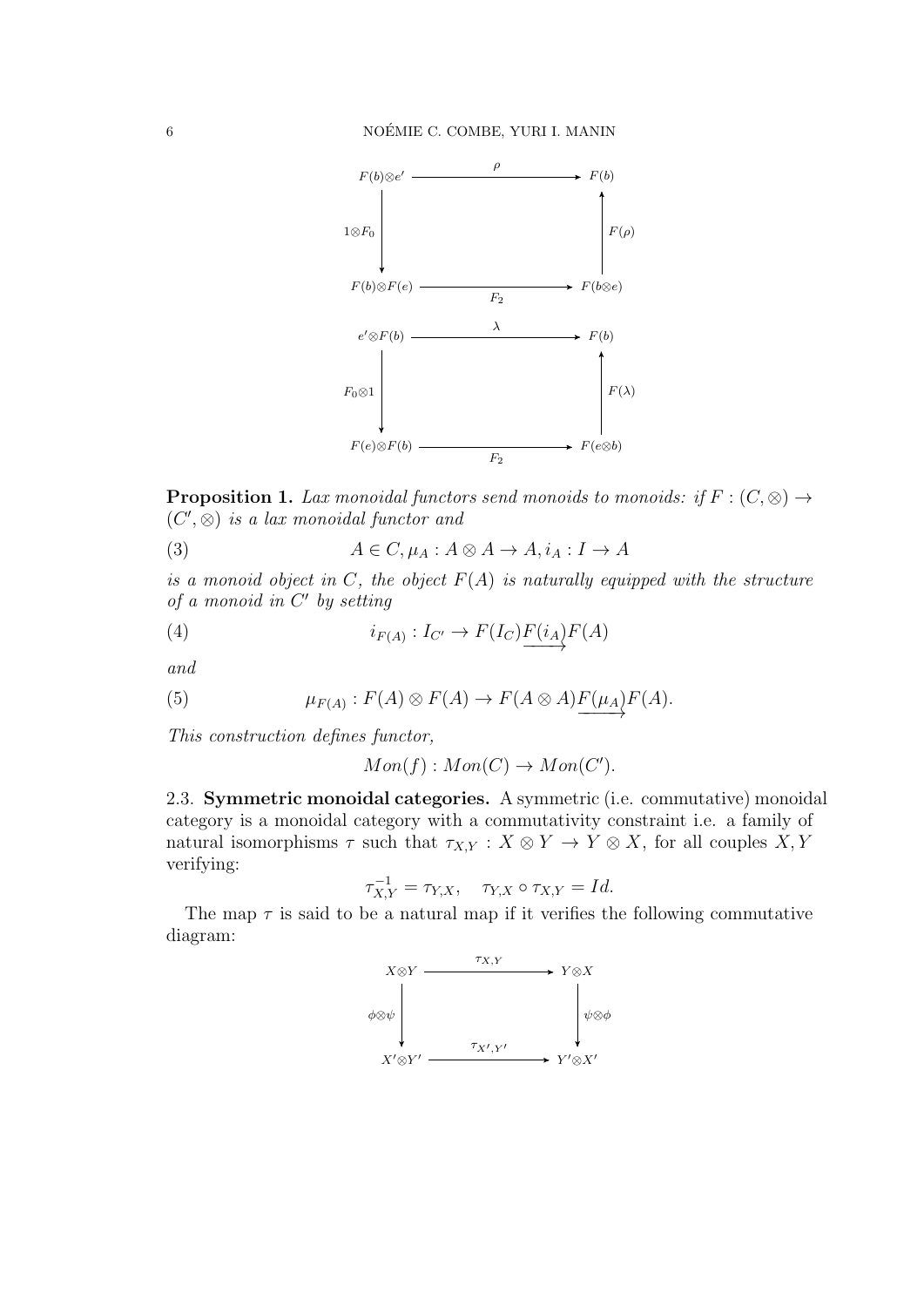where  $\phi$  and  $\psi$  are morphisms.

Note, that if we forget the condition  $\tau \circ \tau = Id$ , then we have only a braided monoidal category.

Let  $C$  be a strict monoidal category. A *braiding* is a commutativity constraint in C satisfying two relations:

(1) 
$$
c_{X \otimes Y,Z} = (c_{x,z} \otimes Id_Y)(id_X \otimes c_{Y,Z}),
$$
  
(2) 
$$
c_{X,Y \otimes Z} = (Id_Y \otimes c_{X,Z})(c_{X,Y} \otimes Id_Z)
$$

for all objects  $X, Y, Z$ .

Given a symmetric monoidal category C, we have that for any  $X \in Ob(C)$ , where  $Ob(\mathbf{C})$  are the objects of  $\mathbf{C}$ , there is a natural action of the symmetric group on  $X^{\otimes n}$ , given by :

$$
(i, i+1) \mapsto Id_{X^{\otimes i-1}} \otimes \tau_{X,X} \otimes Id_{X^{\otimes n-i-2}}.
$$

2.4. **Monoid in a monoidal category.** More generally, a *monoid* in a monoidal category C is given by the following data:

- (1) An object A of  $\mathbf{C}_0$ ;
- (2) Two morphisms  $\mu : A \otimes A \rightarrow A$  (multiplication) and  $\eta : I \rightarrow A$  (unit).

These morphisms verify the following axioms:

• Associativity Axiom



A commutative monoid in a symmetric monoidal category C, is a monoid A such that

$$
\mu_A \circ \tau_{A,A} = \mu_A.
$$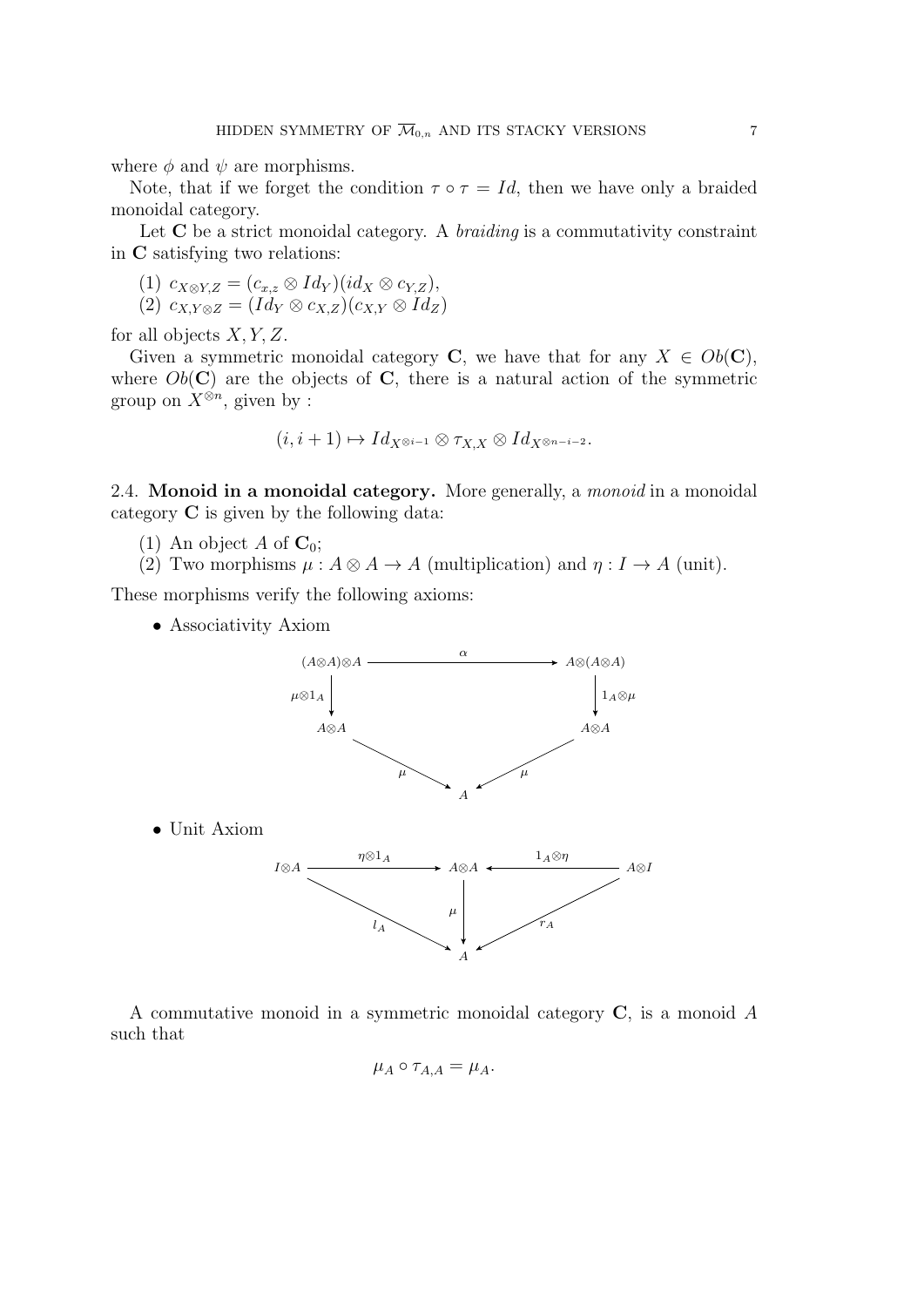#### 3. GROUPOIDS

A prestable curve over a scheme T is a flat proper morphism  $\pi : C \to T$ whose geometric fibers are reduced one-dimensional schemes with at most ordinary double singular points. Its genus is a locally constant function on  $T$ :  $g(t) := dim H<sup>1</sup>(C_t, \mathcal{O}_t)$ . An S-pointed (S is a finite set) prestable curve over T is a family where  $\pi: C \to T$  is a prestable curve and  $x_i$  are sections such that for any geometric point t of T, we have  $x_i(t) \neq x_i(t)$ .

Such a curve is stable if it is connected and the normalization of each irreducible component which has genus zero carries at least three special points. Let  $(C, \pi, x_i | i \in S)$  is an S-pointed prestable curve. It is stable iff automorphism groups of its geometric fibers are finite and there are no infinitesimal automorphisms.

3.1. Groupoids: general setting. Let F and S be two categories and  $b : \mathcal{F} \to \mathcal{S}$ a functor. If  $F \in Ob(\mathcal{F})$  and  $b(F) = T$ , we will call F a family with the base T inducing identitiy on  $T$ , or a  $T$ -family.

3.1.1. Condition for groupoids. In order to form a groupoid, the data must satisfy the following:

VERSION 1: First, for any base  $T \in \mathcal{S}$ , any morphism of families over T inducing identity on  $T$  must be an isomorphism. There must be given the base change.

VERSION 2: For any arrow  $\phi: T_1 \to T_2$ , between the basis and any family  $F_2$  over the target  $T_2$ , there must exist a  $T_1$ -family  $F_1$  and a morphism  $F_1 \rightarrow F_2$ lifting  $\phi$ .

3.1.2. 1-morphisms of abstract groupoids. We will be considering only morphisms between groupoids over the same category of bases  $S$ . Such a morphism  $\{b_1 :$  $\mathcal{F}_1 \to \mathcal{S} \to \{b_2 : \mathcal{F}_2 \to \mathcal{S}\}\$ is a functor  $\Phi : \mathcal{F}_1 \to \mathcal{F}_2$  such that  $b_2 \circ \Phi = b_1$ .



3.2. Groupoids of S-labeled stable curves. Here S is the category of schemes, objects of F are stable S-labeled curves over  $T \in \mathcal{S}$ , and a morphism:  $(C_1/T_1, x_{1i}|i \in$  $S \to (C_2/T_2, x_{2i} | i \in S)$  is a pair of compatible morphism  $\phi: T_1 \to T_2$ ;  $\psi: C_1 \to C_2$ such that  $\psi$  induces an isomorphism of labeled curves  $C_1 \to \phi^*(C_2)$ . Equivalently, the diagram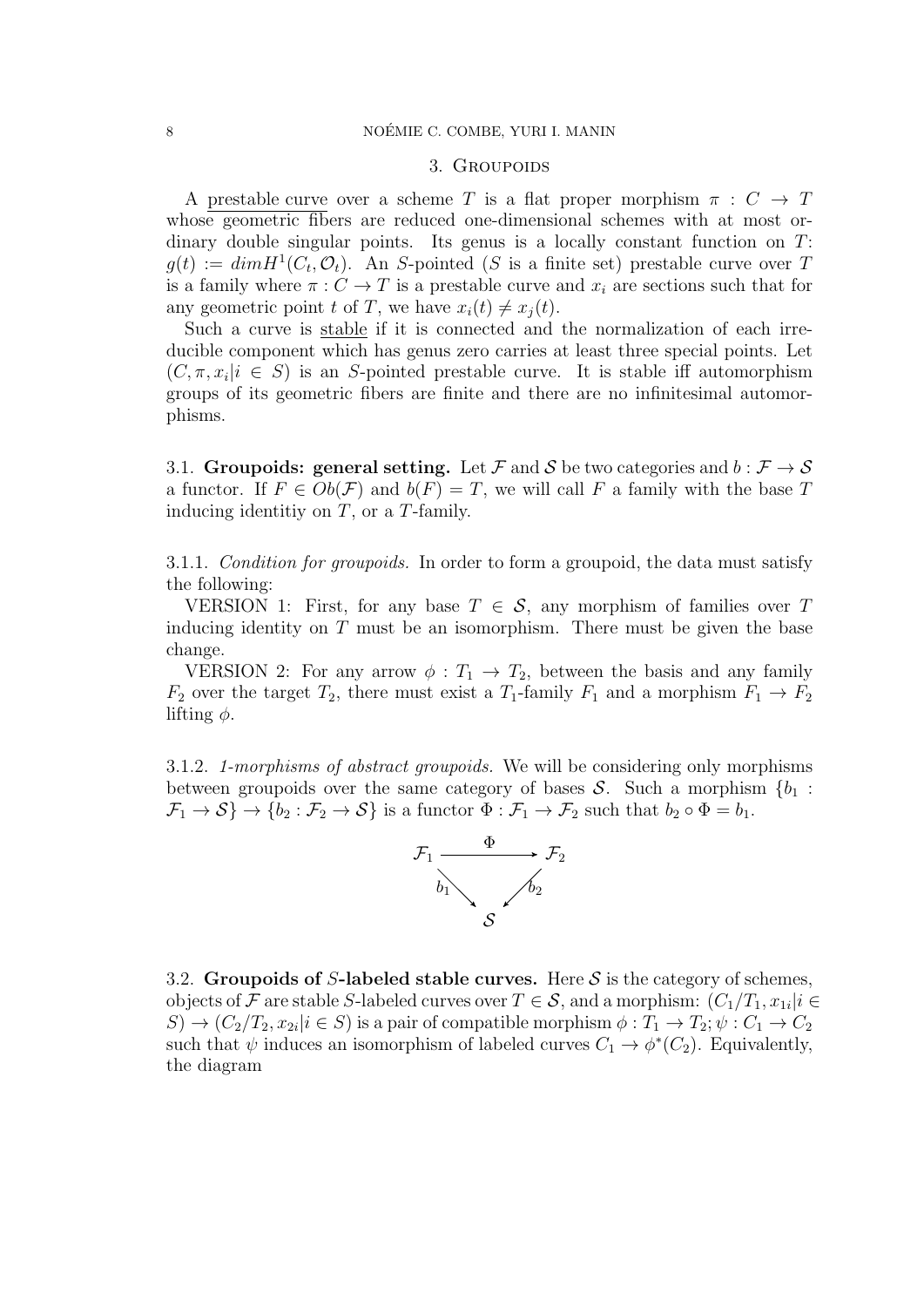

is cartesian, and induces the bijection of the two families of S-labeled sections.

3.3. Groupoids of universal curves. The Objects are stable curves  $(C/T, x_i | i \in$ S) endowed with an additional section  $\tilde{\Delta}: T \to C$  not constrained by any restrictions.

The Morphisms must be compatible with this additional data.

3.4. Stacks. **Definition 1** (5.1in [13], 4.1 [3]). A stack of groupoids is a quadruple

 $(\mathcal{F}, \mathcal{S}, b : \mathcal{F} \to \mathcal{S},$  Grothendieck topology  $\mathcal{T}$  on  $\mathcal{S}$ )

satisfying the following conditions:

- (1) b :  $\mathcal{F} \to \mathcal{S}$  is groupoid (such a in 4.2). Each contravariant representable functor  $S^{op} \to Sets$  is a sheaf on  $\mathcal{T}$ .
- (2) Any isomorphism beween families over a given base is uniquely defined by its restrictions to the elements of any covering of the base. Given  $X_1, X_2$ over T, the functor  $T' \mapsto Iso_{T'}(X_1 \to X_2)$
- (3) Any family over a given base is uniquely defined by its local restrictions.

The stacks over T are the objects of a 2-category (stacks/T): 1-morphisms are functors from one stack to another, and 2-morphisms are morphisms of functors. In this 2-category every 2-morphism is an isomorphism.

### 4. Operads

4.1. Operad in a category. Let  $(C, \otimes, 1_C, a, l, r, \tau)$  be a symmetric monoidal category (see section 2.3). Let Fin be the category of finite sets with bijections. Given any subset  $X \subset Y$ , we use the notation  $Y/X := Y \setminus X \sqcup \{*\}.$ 

**Definition 2** (Operad, Definition 4.1). [14] An operad in C is a presheaf  $P$ :  $Fin^{op} \to \mathbf{C}$  endowed with partial operadic composition  $\circ_{X\subset Y}$ :

$$
\mathcal{P}(Y/X) \otimes \mathcal{P}(X) \to \mathcal{P}(Y),
$$

for any  $X \subset Y$  and a unit  $\eta : 1_{\mathbb{C}} \to \mathcal{P}(\{*\})$  such that the following diagrams commute.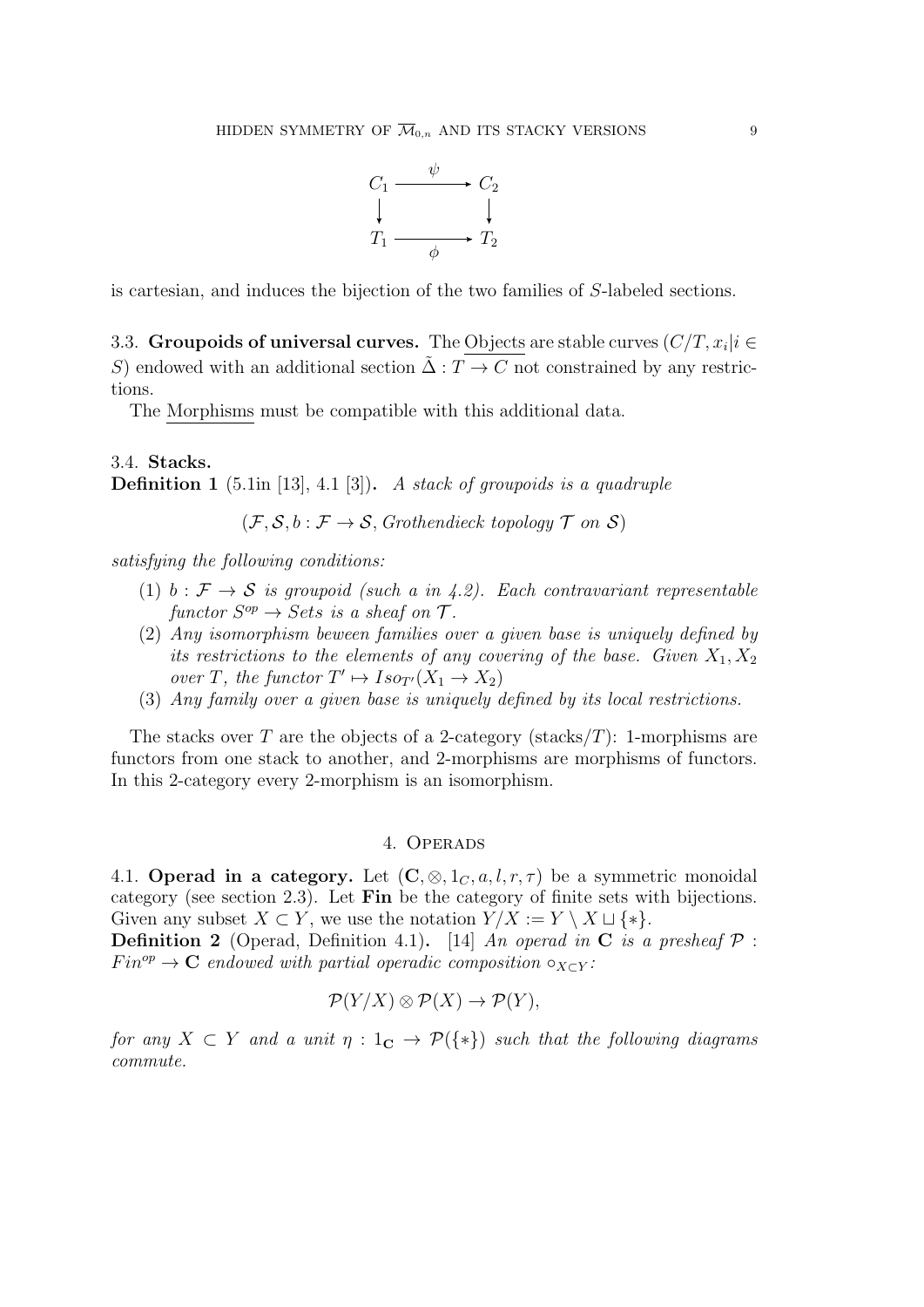

From [14] we know that the skeletal category of **Fin** is the groupoid S whose objects are  $\{1, 2, ..., n\}$  for any  $n \in \mathbb{N}$  and whose morphisms are the elements of the symmetric groups  $\mathbb{S}_n$ . A presheaf on Fin is thus equivalent to a collection  ${\mathcal{P}}(n)_{n\in\mathbb{N}}$  of right  $\mathbb{S}_n$ -modules. In these terms the above structure of operad is equivalent to partial composition products  $\circ_i : \mathcal{P}(n) \otimes \mathcal{P}(m) \to \mathcal{P}(n+m-1)$ , for  $1 \leq i \leq n$ , and a unit map  $\eta : 1_{\mathbb{C}} \to \mathcal{P}(1)$  satisfying the analogous axioms.

4.2. Operad in groupoids (small categories). An operad in the category of small categories consists of a *sequence* of small categories  $\mathcal{P}(r), r \in \mathbb{N}$ , each of which are equipped with a symmetric group action; together with a unit morphism  $\eta: pt \to \mathcal{P}(1)$ , and composition products  $\mu: \mathcal{P}(r) \times \mathcal{P}(n_1) \times \cdots \times \mathcal{P}(n_r) \to$  $\mathcal{P}(n_1 + \cdots + n_r)$ , all formed in the category of categories, so that the identities expressed by the diagrams hold;

Since the category of groupoids forms a symmetric monoidal subcategory of the category of small categories, an operad in groupoids can be defined as an operad in categories  $P$  of which components  $P(r)$  are groupoids.

The composition structure of an operad in categories (resp. groupoids) can be defined by giving a collection of functors  $\circ_k : \mathcal{P}(m) \times \mathcal{P}(n) \rightarrow \mathcal{P}(m+n-1)$ ,  $k = 1, \ldots, m$  satisfying the equivariance, unit and associativity relations.

4.2.1. *Morphisms.* A morphism of operads in categories  $f : \mathcal{P} \to \mathcal{Q}$  is a sequence of functors  $f: \mathcal{P}(r) \to \mathcal{Q}(r)$  preserving the internal structures attached to operads. The category of operads in groupoids forms a full subcategory of the category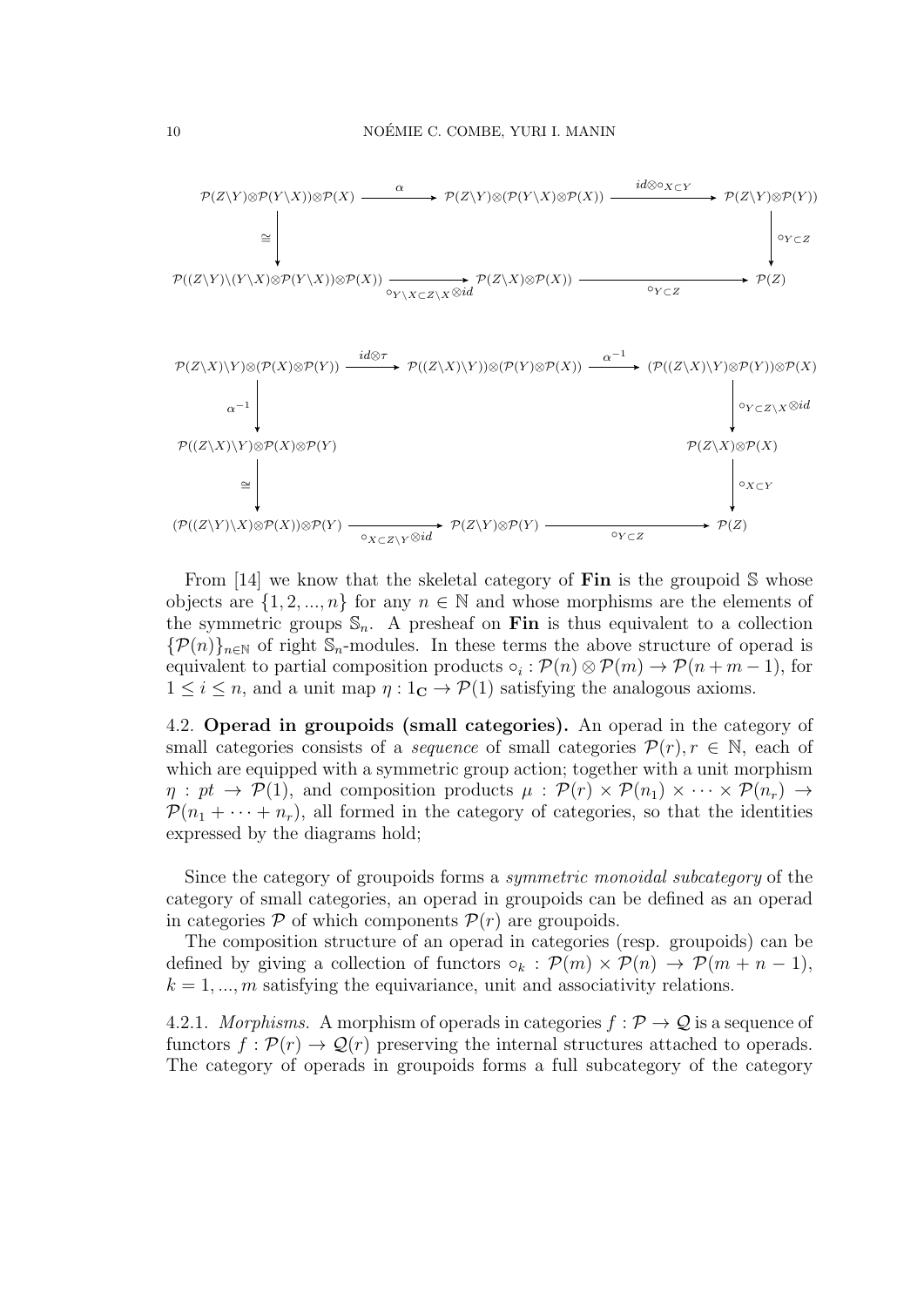of operads in categories. For operads in categories, we will naturally consider the operad morphisms of which all underlying functors  $f : \mathcal{P}(r) \to \mathcal{Q}(r)$  are equivalences of categories.

4.3. Operads stable of S-labeled curves. For a finite set I denote by  $\overline{\mathcal{M}}_{q,I}$ the Deligne-Mumford stack classifying stable curves of genus  $q$  and with marked points  $(x_i)_{i\in I}$  labeled by I. For any injective map  $\phi: I \to J$  of finite sets and any g such that  $\overline{\mathcal{M}}_{q,I} \neq \emptyset$ , there is a natural morphism of stacks  $\overline{\mathcal{M}}_{q,J} \to \overline{\mathcal{M}}_{q,I}$  called the stable forgetting.

We consider the case  $I = [n] = \{0, 1, ..., n\}$ . The point  $x_0$  on a curve from  $\overline{\mathcal{M}}_{g,[n]}$ will be called the root point. The group  $\mathcal{S}_n$  acts upon  $\overline{\mathcal{M}}_{q,[n]}$  by renumbering all points except for  $x_0$ . We have the morphisms:

(6) 
$$
\overline{\mathcal{M}}_{g,[l]} \times \overline{\mathcal{M}}_{0,[m_1]} \times \cdots \times \overline{\mathcal{M}}_{0,[m_l]} \to \overline{\mathcal{M}}_{g,[m_1+\cdots+m_l]}
$$

glueing the root point of the universal curve parametrized by  $\mathcal{M}_{0,m_i}$  to the *i*-th labeled point of the universal curve parametrized by  $\overline{\mathcal{M}}_{g,m_{[l]}}$ ,  $i = 1, ..., l$ .

If  $g = 0$ , we get an operad M in the monoidal category of smooth projective manifolds with  $\mathcal{M}(n) = \mathcal{M}_{0,n+1}, n \geq 2$  and  $\overline{\mathcal{M}}(1) = \{pt\}, \overline{\mathcal{M}}(0) = \emptyset$ .

The composition not involving  $\overline{\mathcal{M}}(1)$  are given by equation (6) while the unique element of  $\overline{\mathcal{M}}(1)$  is the unit.

#### 4.4. Hidden symmetry of the DM-Stack.

4.4.1. Oriented frame on the S-labeled stable curve. Consider the DM-stack  $\mathcal{M}_{0,[n]}.$ Chose a stable S-labeled curve  $(C/T, \pi, (x_i)|i \in S, |S| = n + 1)$ , where T is a base scheme in the category  $\mathcal S$  and  $C$  in  $\mathcal F$ . Recall, that the marked points are sections over  $t \in T$ , where t is a geometric point. A section of C is a morphism of T-schemes  $s: T \to C$ , verifying  $\pi \circ s = Id_T$ .

We consider the contravariant functor  $\overline{\mathcal{M}}_{0,[n]}$  sending a scheme T to a collection of  $n + 1$ -pointed curves of genus 0 over S modulo isomorphisms. Knudsen [12] shows that  $\mathcal{M}_{0,[n]}$  is represented by a smooth complete variety  $T_n$  together with a universal curve  $(C,(x_i)_{\in S}) \to T_n$ , where  $(x_i)_{i\in S}$  are universal sections. In addition to representing  $\mathcal{M}_{0,[n]}, T_n$  gives a compatification of the space of n distinct points on  $\mathbb{P}^1$  modulo  $PSL_2(\mathbb{C})$  which his isomorphic to:  $\mathbb{P}^1 \setminus \{0, 1, \infty\} \times ... \times \mathbb{P}^1 \setminus \{0, 1, \infty\} \setminus$  $\Delta$ , where  $\Delta$  is the discriminant variety. This space is contained in  $T_n$  as the open subset over which  $\pi$  is smooth, hence the open set parametrizing  $n + 1$ -pointed curves over  $Spec(\mathbb{C})$ , for which the curve is  $\mathbb{P}^1$ .

Consider the  $S\cup\{*\}$ -pointed stable curve, with sections  $(x_i)_{i\in S\cup\{*\}}$  and having an additional section  $x_{\ast}$ . Knudsen shows that there exists (up to unique isomorphism) a unique  $[n+1]$ -pointed curve  $\pi_* : C^* \to T_{n+1}$  with sections  $(x_i')_{i \in [n+1]}$  such that C is the contraction of  $C^*$  along  $x'_{[n+1]}$  and such that  $x'_{n+1}$  is send to the section  $x_*$ .  $C^*$  is obtained from C by an explicitly described blow-up.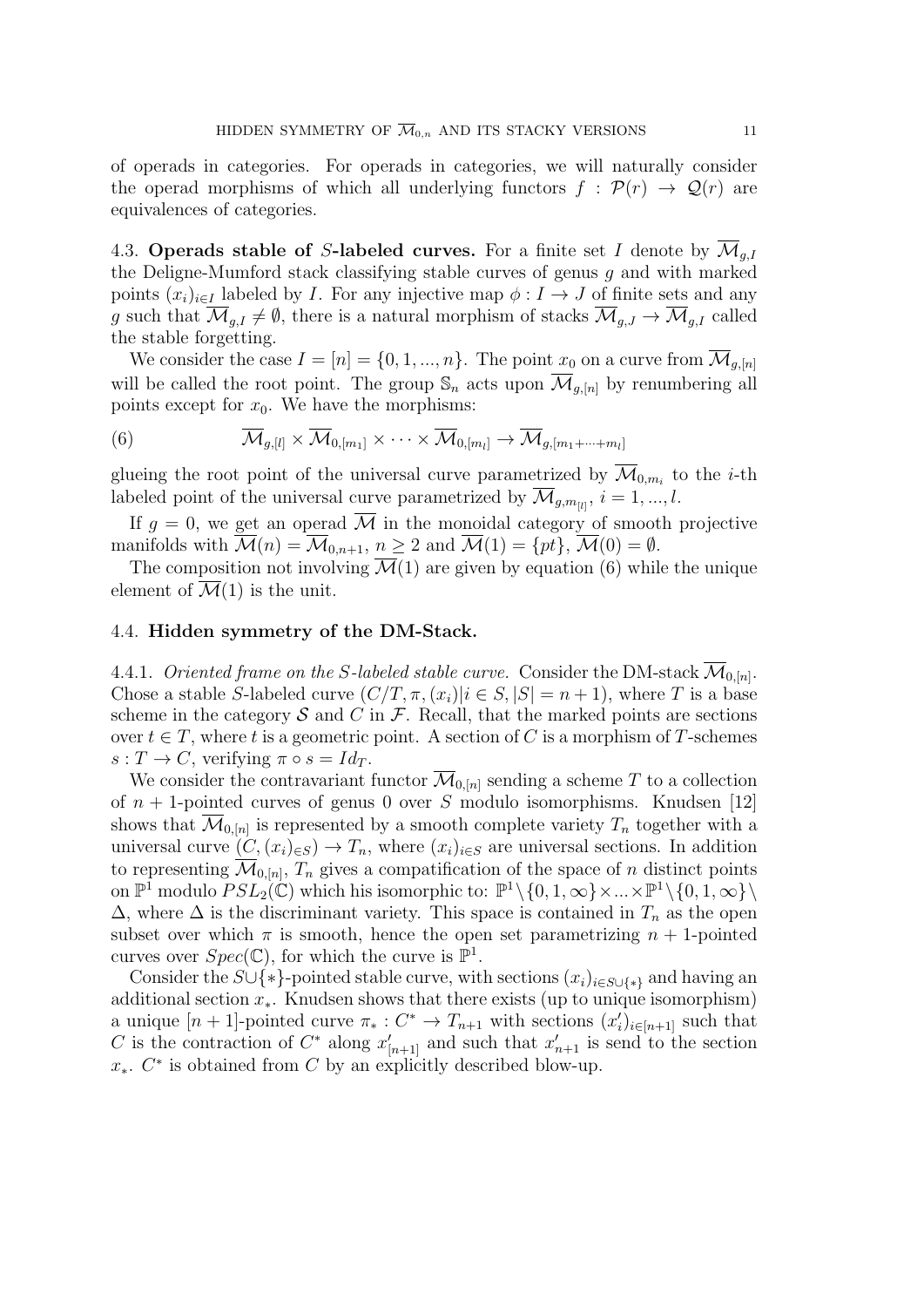The important result is as follows. If  $\mathcal{M}_{0,[n]}$  is the stable S-labeled curve  $C \to S$ , with sections  $(x_i)_{i\in S}$ , then:

 $\overline{\mathcal{M}}_{0,[n+1]}$  is  $\pi: (C,(x_i)_{i\in[n+1]}) \to T_{n+1}$ , with  $T_{n+1} = (C,(x_i)_{i\in[n]})$  and  $(C,(x_i)_{i\in[n+1]})$ is a blow up of  $T_{n+1} \times_{T_n} T_{n+1}$ .

The fixed points under  $PSL_2(\mathbb{C})$  are 0, 1,  $\infty$ . This induces on the 2-sphere an oriented frame, given by the equators on which those fixed points lie. In particular, these equators, cut the 2-sphere into 4 quadrants. Hence, using the induction argument from Knudsen above, this oriented frame is defined on the stable Slabeled curve C.

4.4.2. Symmetry of the DM-Stack. Consider an affine orientable symmetry group

$$
G = \langle \rho | \rho^2 = Id \rangle,
$$

where for any  $x \in \mathbb{C}$ ,

$$
\rho: x \mapsto 1 - x.
$$

We consider the representation of this group as follows. Let  $C/T$  be a stable curve with  $n$  marked points:

$$
G \to \mathrm{Aut}(C/T,(x_i)).
$$

This group action has the property that the marked points  $x_i(t)$  on C (which are sections at a geometric point  $t$  of  $T$ ), lying in a given quadrant of the sphere, are mapped to their diagonally opposite quadrant, where quadrants here, intersect at the point  $\frac{1}{2}$ .

Differently speaking, we can look at  $\rho$  as an affine map acting on the set of n-sections as follows:

$$
A_{\rho}: \mathbb{C}^{n} \to \mathbb{C}^{2n}
$$

$$
(x_{1},...,x_{n}) \mapsto (x_{1},...,x_{n}, 1 - x_{1},...,1 - x_{n}),
$$

defined in matricial notation as:

$$
\mathbf{z}\bigg([\mathbf{Id}]_{(n\times n)},[-\mathbf{Id}]_{(n\times n)}\bigg)_{(n\times 2n)}+\bigg([0]_{1\times n},[1]_{1\times n}\bigg)_{1\times 2n}
$$

where the matrix is:

$$
\begin{bmatrix} 1 & 0 & \dots & 0 & -1 & 0 & \dots & 0 \\ 0 & 1 & \dots & 0 & 0 & -1 & \dots & 0 \\ 0 & 0 & \dots & 1 & 0 & 0 & \dots & -1 \end{bmatrix}.
$$

We can now consider the graph "function" of  $\rho \in \text{Aut}(C/T,(x_i))$ . Indeed, given the set of S-labeled points on  $C/T$ , consider a binary relation  $\rho$  (endorelation) on  $(C/T; (x_i)_{i\in S})$ . This binary relation is given by the holomorphic involution  $\rho: x \mapsto 1-x$ , which maps the *n*-tuple  $(x_i)_{i\in S}$  of labeled marked points on  $C/T$  to  $(\rho(x_i))_{i\in S}$ . The graph of the binary relation  $\rho$  from  $C/T$  to itself is formed from the pairs  $(\mathbf{x}, \rho(\mathbf{x}))$  and the relation is functional and entire.

We have for  $(C/T, (x_i, \rho(x_i))_{i \in S})$ :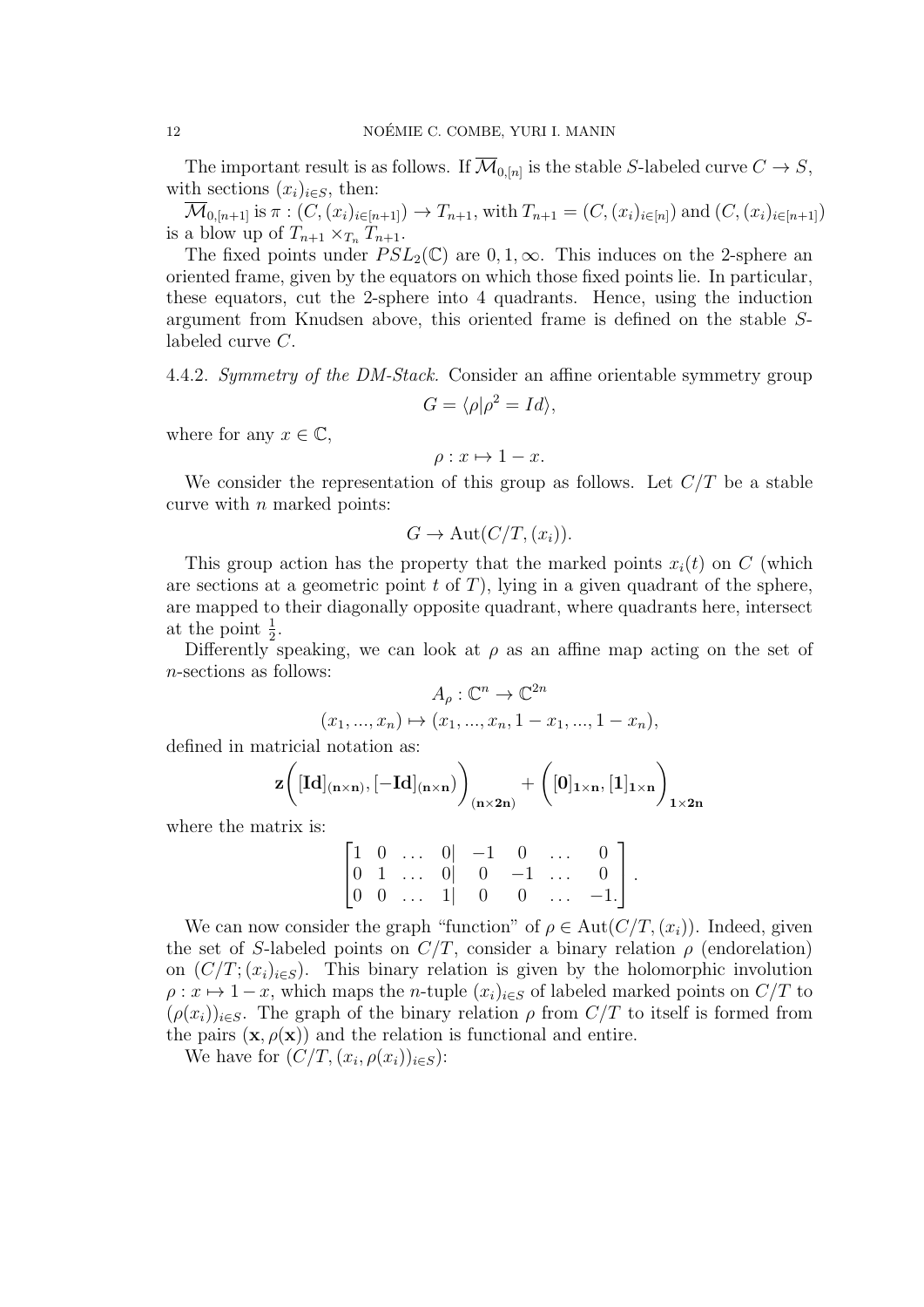

More simply,



4.5. Monad structure. Take the DM-stack of S-labeled stable curves. We have the functor  $b : \mathcal{F} \to \mathcal{S}$ , where  $\mathcal{F}$  is the category of S-labeled stable genus 0 curves. We consider an involutive endofunctor  $\rho : \mathcal{F} \to \mathcal{F}$  i.e. an endofunctor verifying the following condition:

$$
\rho^2 = \rho \circ \rho = Id_{\mathcal{F}}.
$$

This operation defines a monad in the category  $\mathcal F$  since the transformations  $\eta$ :  $I_{\mathcal{F}} \to^* \rho$  and  $\mu : \rho^2 \to^* \rho$  are natural transformations and the following diagrams commute:



In particular, we chose the  $\rho$ -algebra for the monad  $\rho$  to be constructed on the model of the group action  $G \times \mathcal{F}$ ,

with the structure map  $H: G \times \mathcal{F} \to \mathcal{F}$  verifiying  $h(g_1g_2, x) = h(g_1, h(g_2, x)),$  $h(u, x) = x.$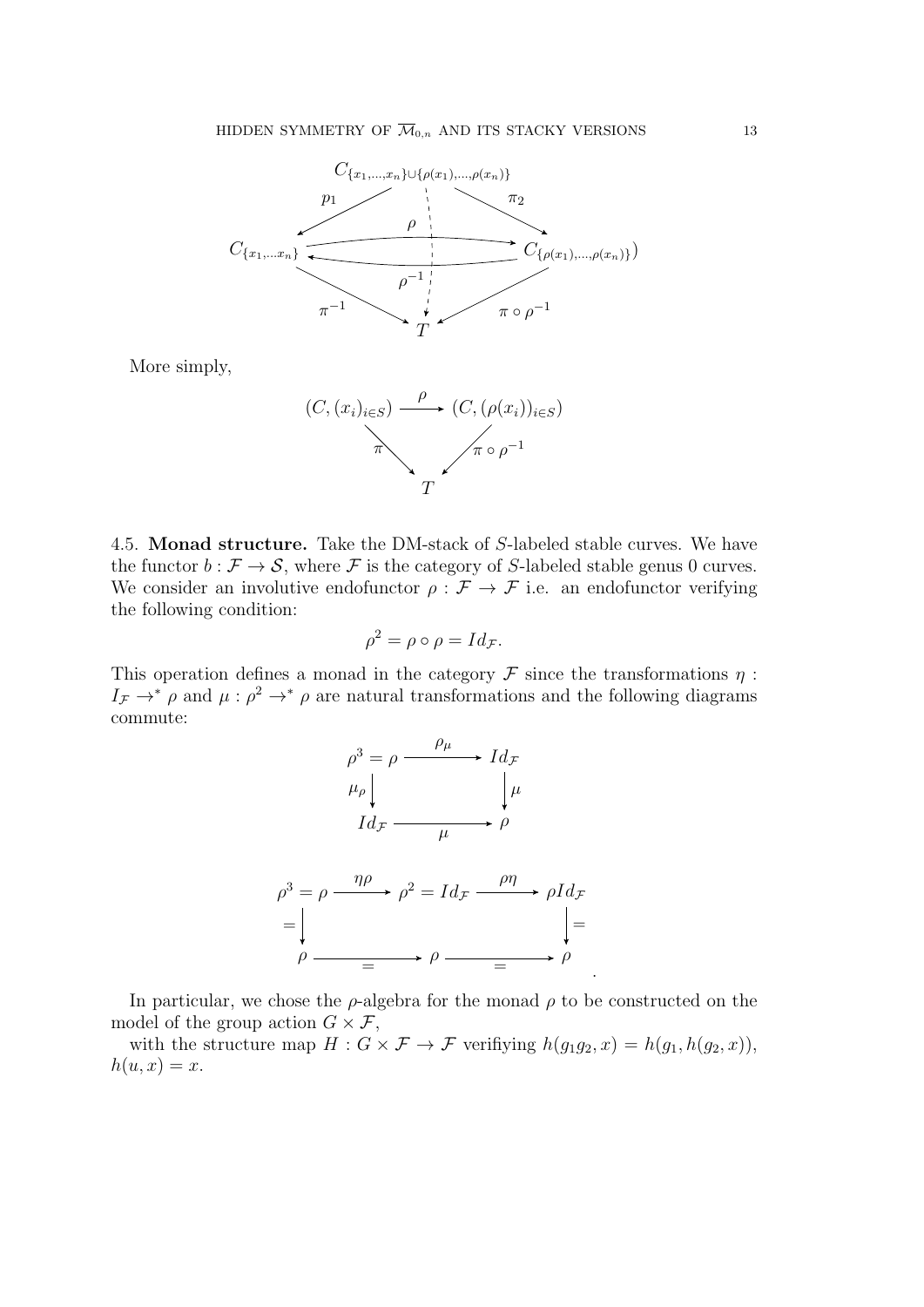**Proposition 2.** Let  $\mathcal F$  be the category of S-labeled stable curves of genus 0 and  $\mathcal{F}^{\rho}$  the category of S-labeled stable curves of genus 0, obtained by the action of G on objects of F. Then,  $b : \mathcal{F} \times \mathcal{F}^{\rho} \to \mathcal{S}$  is a groupoid.

*Proof.* Let  $\mathcal F$  be the category of S-labeled stable curves. Construct the isomorphism of categories  $\rho : \mathcal{F} \to \mathcal{F}^{\rho}$ , where any object of  $\mathcal{F}^{\rho}$  is the image of one object  $C/T$  by the map  $\rho \in Aut(C/T)$ ; and any morphism of S-labeled stable curves  $c, c' \in \mathcal{F}$  is mapped to a morphism of S-labeled stable curves in  $\mathcal{F}^{\rho}$ :  $\rho f : \rho c \to \rho c'$ . The definition of this morphism induces a bijection of the two families of S-labeled curves in  $\mathcal F$  and respectively in  $\mathcal F^{op}$ , in other words the following diagram is commutative:



Now, we show that  $(b, b') : \mathcal{F} \times \mathcal{F}^{\rho} \to \mathcal{S}$  is a groupoid. Indeed, given a base  $T \in \mathcal{S}$ , any morphism of families over  $T$  inducing identity on  $T$  is an isomorphism for  $\mathcal F$ and, by the construction above for  $\mathcal{F}^{\rho}$ . So, condition 1 of definition is verified and we have a groupoid.  $\square$ 

#### 5. Operad for the new stable-curve

In this section, we define the NY operad.

We know, from the previous section that the S-labeled stable curves, equipped with the bi-functor " $\otimes$ " form a monoidal category. Therefore, the stable curves indexed by the graph  $(\mathbf{x}, \rho(\mathbf{x}))$  inherit this monoidal structure. Let us call C' the monoidal category of those curves with symmetry.

To check if it is possible to construct an operad, on this new monoidal category, where objects are the stable curves  $(C/T, (\mathbf{x}, \rho(\mathbf{x})))$ , recall the definition of a Monoidal Functor.

So, we use this monoidal functor between the classical monoidal category C of Slabeled stable curves and the monoidal category  $C'$  of those curves with symmetry, in order to construct the operad.

**Lemma 1.** Let  $C'$  be the monoidal category, where objects are S-labeled stable curves indexed by the graph of the binary relation  $\rho$ ; morphisms are bijections. Then, there exists an operad structure on the monoidal category  $C'$ .

*Proof.* Consider the presheaf:  $\mathcal{P}: Fin^{op} \to \mathbb{C}$ . It defines the operadic structure (see definition above). Consider the functor  $Mon(f): Mon(C) \to Mon(C')$  (equation 5), which maps the monoid in  $C$  to the monoid in  $C'$ . Then, by diagrams in section 2.2, definition 1,

$$
\Phi(\mathcal{P}): Fin^{op} \to \mathbf{C}'
$$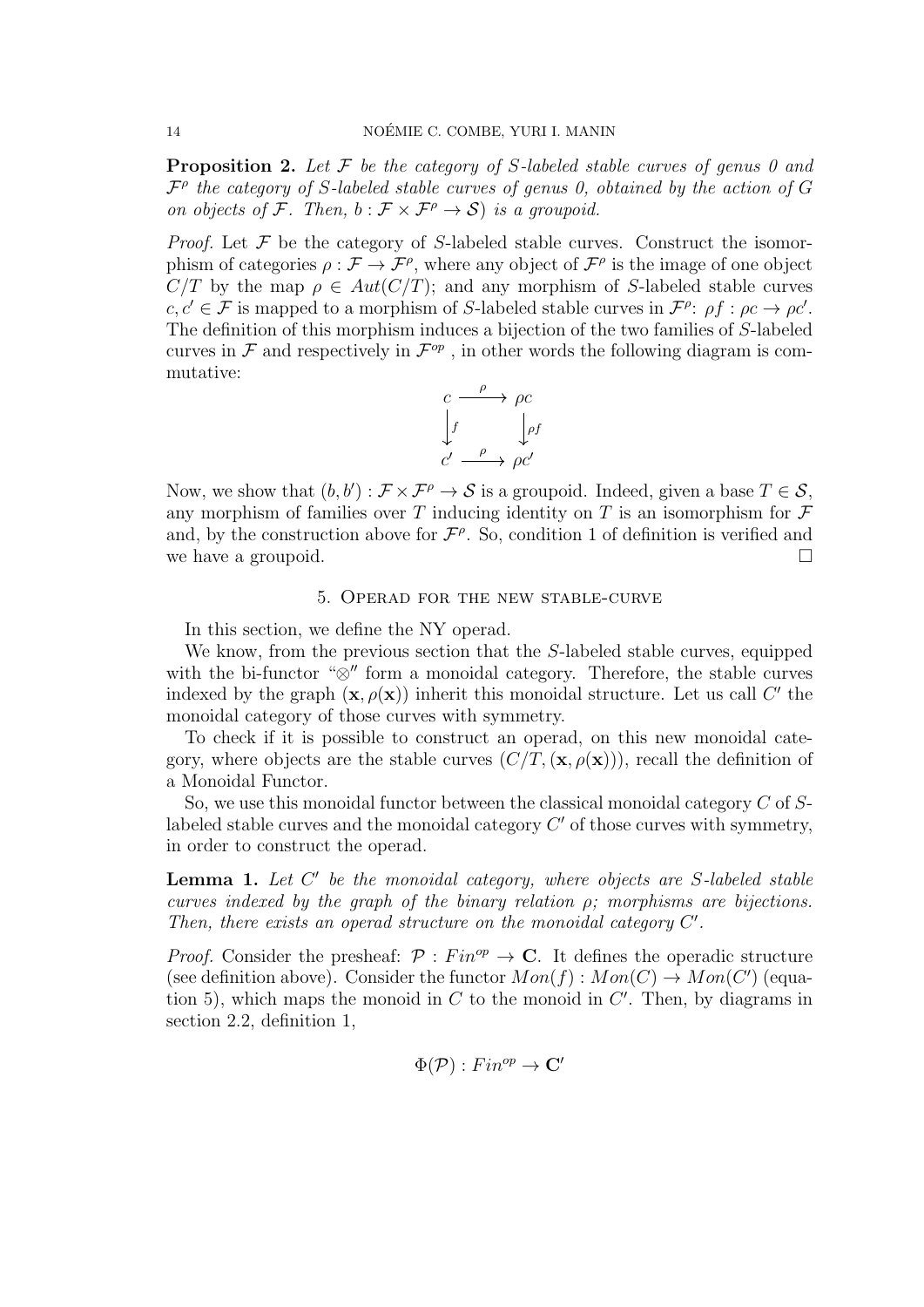is a presheaf. It follows, from the proposition 1 that the composition operation is conserved, in C'.

$$
\Phi(\mathcal{P}(Y \setminus X) \otimes \mathcal{P}(X)) = \Phi(\mathcal{P}(Y \setminus X)) \otimes \Phi(\mathcal{P}(X)).
$$

We have  $\Phi(\mathcal{P}(Y \setminus X) \otimes \mathcal{P}(X)) \to \Phi(\mathcal{P}(Y))$ . We obtain that:

$$
\Phi(\mathcal{P}(Y \setminus X)) \otimes \Phi(\mathcal{P}(X)) \to \Phi(\mathcal{P}(Y)).
$$

 $\Box$ 

Therefore, we may formulate the following definition of the topological NY operad.

**Definition 3** (NY Operad). Let  $C$  (resp.  $C'$ ) be the monoidal category of Slabeled stable curves of genus  $\theta$  (resp. S-labeled stable curves indexed by the graph of the binary relation  $\rho$ ); let  $\mathcal P$  be the presheaf giving the operad structure on  ${\{\overline{\mathcal{M}}_{0,n+1}\}}_{n\geq 1}$  and let  $\Phi: \mathbf{C} \to \mathbf{C}'$  be a functor.

The  $\{N\bar{Y}(n+1)\}_{n\geq 2}$  operad in the category C' is the presheaf  $\mathcal{P}'=\Phi\circ\mathcal{P}=:Fin^{op}\to\mathbf{C}'$  endowed with the partial operadic composition  $\circ_{X\subset Y}$ :

$$
\mathcal{P}'(Y/X) \otimes \mathcal{P}'(X) \to \mathcal{P}(Y),
$$

for any  $X \subset Y$  and a unit  $\eta : 1_{\mathbf{C}} \to \mathcal{P}'(\{*\}).$ 

#### 6. The DM-stack with hidden symmetry

Previously, we have shown that the monoidal category of DM-stacks  $\mathcal{M}_{0,[n]}$ enriched by a given symmetry, gives a collection of elements in  $S - Vect$  which form an operad, denoted  $\{NY(n+1)\}_{n\geq 1}$ . We want to compare this new NY operad to the gravity operad Grav and as well to other operads, which have been extensively studied in [6] [10],[11].

6.1. Pointed stable curves and their graphs. We recall some important properties of the stratification of stable S-labeled curves by stable trees (graphs). Consider an object  $(C/T, (x_i)_{i \in S})$  in the category F discussed above. The scheme  $T \in \mathcal{S}$  is decomposed into a disjoint union of strata, where each stratum  $D(\tau)$  is indexed by a stable S-tree  $\tau$ . The stratum  $D(\tau)$  is a locally closed, reduced and irreducible subscheme of T, and parametrizing curves of the combinatorial type  $\tau$ . Its codimension of the stratum  $D(\tau)$  equals the cardinality of the set of edges of  $\tau$ (i.e. the number of singular points of a curve of type  $\tau$ ). This subscheme depends only on the *n*-isomorphism class of  $\tau$ .

The closure of the stratum  $\overline{D}(\tau)$  is formed from the union of subscheme  $D(\sigma)$ , where  $\tau > \sigma$  and where  $\tau$  and  $\sigma$  have the same set of tails. In our case - where the genus of the curve is zero, the condition that  $\tau > \sigma$  is uniquely specified by the splitting data, which can be resumed to be a certain type of Whitehead move. Let us recall it roughly. Chose a vertex v of  $\tau$  and a partition of the set of flags incident to v:  $F_{\tau}(v) = F'_{\tau}(v) \cup F''_{\tau}(v)$  such that both subsets are invariant under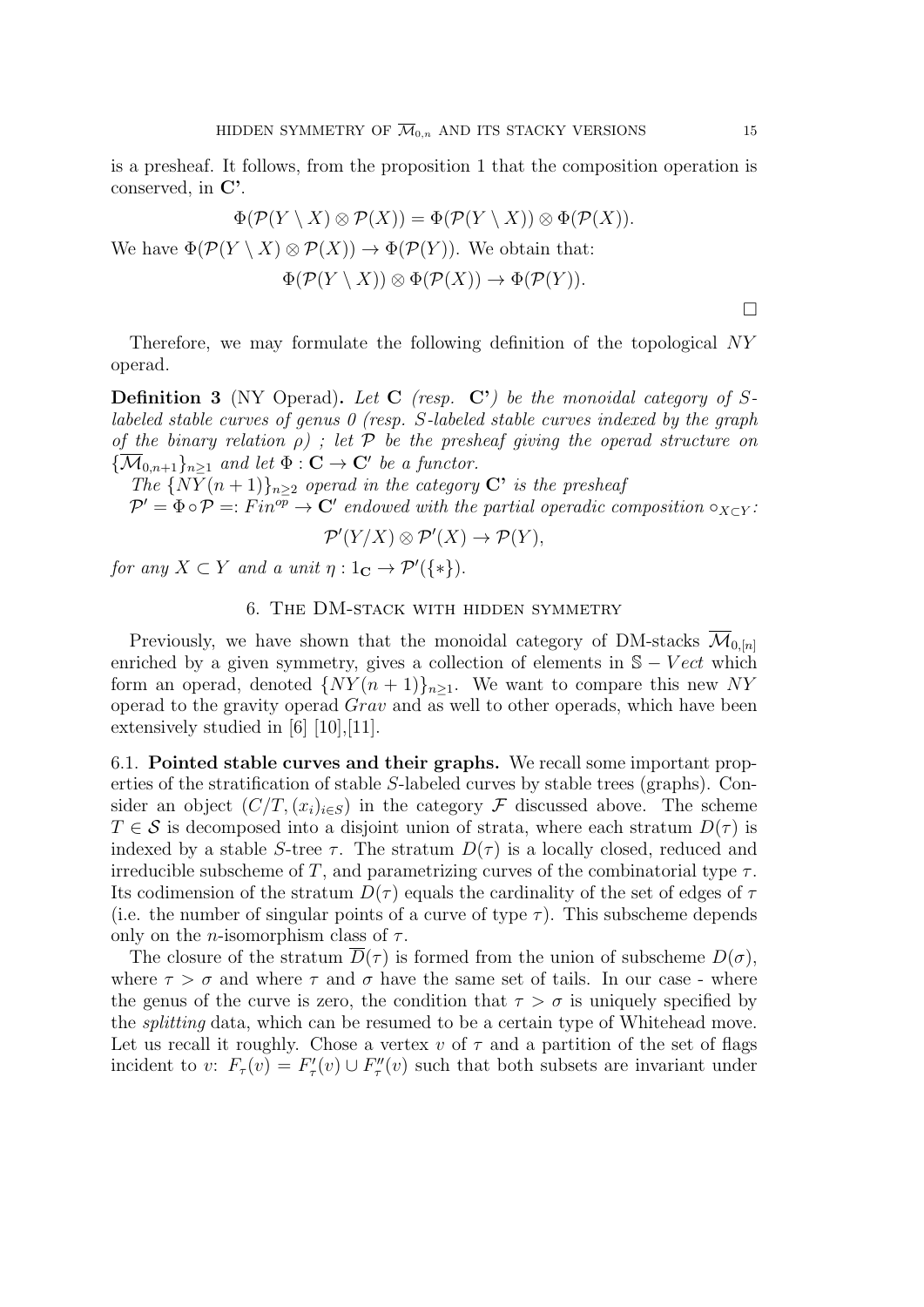the involution  $j_{\tau}: F_{\tau} \to F_{\tau}$ . To obtain  $\sigma$ , replace the vertex v by two vertices v' and v'' connected by an edge e, where the flags verify  $F'_{\tau}(v') = F'_{\tau}(v) \cup \{e'\},\$  $F'_{\tau}(v'') = F''_{\tau}(v) \cup \{e''\}$  where  $e', e''$  are the two halves of the edge e. The remaining vertices, flags and incidence relations stay the same for  $\tau$  and  $\sigma$ . For more details see [13] ch.III § 2.7, p.90.

Consider the stratification of the scheme  $T$  by graphs (as depicted in [13] ch.III §3). The symbol  $\tau$  stands for a tree. If S is a finite set, then  $\mathcal{T}((S))$  is the set of isomorphism classes of trees  $\tau$  whose external edges are labeled by the elements of S. The set of trees is graded by the number of edges:

$$
\mathcal{T}((S)) = \bigcup_{i=0}^{|S|-3} \mathcal{T}_i((S)).
$$

 $\mathcal{T}_{i}((S))$  is a tree with i edges. The tree  $\mathcal{T}_{0}((S))$  is the tree with one vertex and the set of flags equals to S. We have the following theorem which makes a connection between the stratification to  $H_*(\mathcal{M}_{0,n})$ .

**Theorem 1.** Let  $\top$  be a tree in  $\mathcal{T}((n))$ . The cycles  $[\overline{\mathcal{M}}((\top))], \top \in \mathcal{T}((n))$  span  $H_*(\mathcal{M}_{0,n}).$ 

We now proceed to a short description of the stratification of  $\overline{\mathcal{M}}_{0,(x,\rho(x))}$  and compare it to the standard one for  $\mathcal{M}_{0,n}$ .

Recall that the moduli space of genus  $0$  curves with n marked points has a singular set, which is defined as the zero locus of the set of analytic functions given by  $\{x_i = x_j | i \neq j\}$ . It is a  $\mathcal{A}_{n-1}$  singularity. Blowing-up the singular locus, gives a divisor with normal crossings, which we call D.

Let  $D_{\tau}$  be the divisor with normal crossings corresponding to the dual graph  $\tau$ ; it corresponds to a given stratum of  $\overline{\mathcal{M}}_{0,n+3}$ . This divisor  $D = \sum_{n \in I} n_i D_i$ , where the  $n_i$  are integers, is decomposed into a sum of irreducible components which are closed integral subschemes of codimension 1 on the blown-up algebraic variety. Here, we have  $D_i \cong \mathbb{P}^1$ . The normal crossings condition imply that each irreducible component is non singular and whenever r irreducible components  $D_1, \ldots, D_r$  meet at a point P, then the local equations  $f_1, \ldots, f_r$  of the  $D_i$  form part of a regular system of parameters at P.

If this divisor is considered as a Cartier divisor, then it can also be defined locally by  $\{(U_i, f_i)\}\$ , where  $f_i$  are holomorphic functions and  $U_i$  are open subsets. To D one can make correspond the divisor:  $D_{\tau}^{\rho} = \sum_{n \in I} n_i D_i^{\rho}$  defined by  $\{(U_i, \rho(f_i))\}.$ So, we have a pair of divisors  $(D_{\tau}, D_{\tau}^{\rho})$ , which are isomorphic. The intersection of  $(D_{\tau}, D_{\tau}^{\rho})$  is non-empty if  $f_i = \rho(f_i)$ .

**Proposition 3.** Consider a pair of divisors  $D_{\tau} \cup D_{\tau}^{\rho}$ , indexing a given stratum in  $F \times \mathcal{F}^{\rho}$ .  $D_{\tau}$  is locally defined by  $\{(U_i, f_i)\}\$  and  $D_{\tau}^{\rho}$  is locally defined by  $\{(U_i, \rho(f_i)\})$ . If there exists  $f_i = \rho(f_i)$ ,  $D_{\tau} \cup D_{\tau}^{\rho}$  forms a connected set.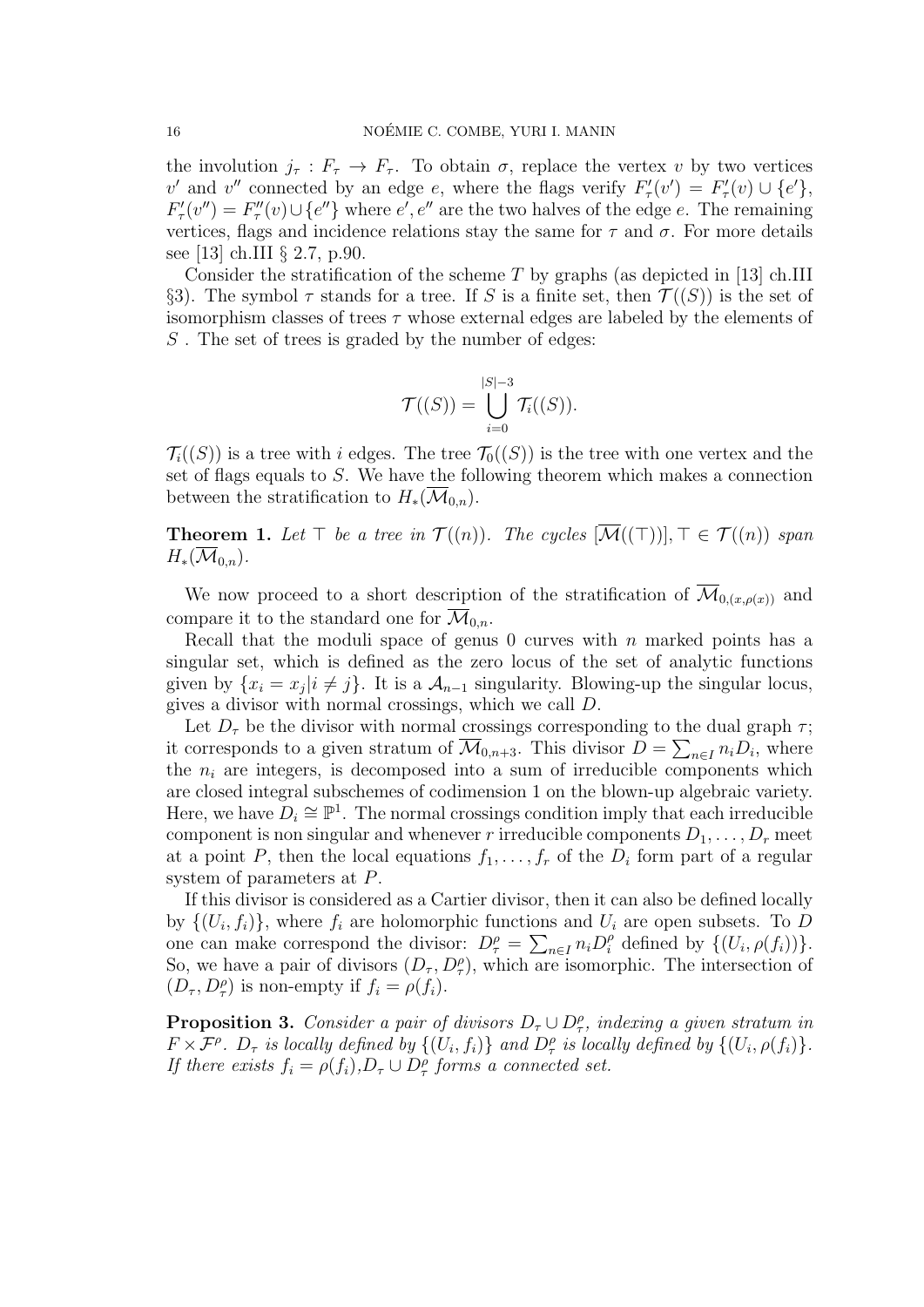*Proof.* One direction is easy: if  $D_{\tau}^{\rho}$  are disjoint, then there are no points verifying  $f_i = \rho(f_i)$ . This occurs in the case where the sections are different from  $\frac{1}{2}$ , so lying in  $\mathbb{P}^1 \setminus \{0, 1, \frac{1}{2}\}\$ 2 ,  $\infty$ }.

Suppose that thee are k colliding points.

**Lemma 2.** Given a stratification of  $\overline{\mathcal{M}}_{0,n} \times Aut(\overline{\mathcal{M}}_{0,n})$ , there exists a stratum of codimension greater than n.

*Proof.* Indeed, if there exists a point in  $\Delta$ , such that  $x_i(t) \in Fix_{\rho}$  for all  $i \in S$ , then blowing up this point gives a divisor with  $2n$  irreducible components.  $\Box$ 

6.2. The stacky  $\mathcal{M}_{0,x,\rho(x)}$ . We prove that adding the symmetry structure onto the stack  $\overline{\mathcal{M}}_{0,n+1}$  gives again a stack.

**Proposition 4.** The DM-stack equipped with the symmetry group  $G$  is a stack.

*Proof.* In order to show that  $\overline{\mathcal{M}}_{0,(x,\rho(x))}$  is a stack, let us first equip the base space S with the étale topology  $\mathcal T$ . We need to verify the three conditions of definition 1.

(1) The first condition is to show that the contravariant functor from  $S^{op}$  to the category of sets Set is a sheaf.

We know that if S has a Grothendieck topology, then  $\overline{\mathcal{M}}_{0,n}$  is a stack. The modification of this stack into  $\overline{\mathcal{M}}_{0,(x,\rho(x))}$  implies a slight modification of the data. Indeed,  $\mathcal{F}: \mathcal{S}^{op} \to Set$  is a sheaf. Properties of the category Set allow to consider the direct sum  $Set \oplus Set$ . So, we are dealing with the section  $S^{op} \to Set \oplus Set$ , which turns out to be a direct sum of sheafs:  $\mathcal{F} + \mathcal{F} : \mathcal{S}^{op} \to Set \oplus Set$ , hence a sheaf. So, we have a sheaf  $\mathcal{S}^{op} \to Set$ .

(2) The second condition to check is that for any open  $T'$  in  $T$ , the functor  $T' \mapsto Iso_{T'}(X_1 \oplus X_1^{\rho})$  $X_1^{\rho}, X_2 \oplus X_2^{\rho}$  $2^{\rho}$ ) is a sheaf.

By hypothesis, we know that for any open T', the functor  $T' \mapsto Iso_{T'}(X_1, X_2)$ is a sheaf. Clearly, the functor  $T' \mapsto Iso_{T'}(X_1^{\rho})$  $T_1^{\rho}, X_2^{\rho}$  is also a sheaf. So, the map from  $T' \mapsto Iso_{T'}(X_1, X_2) \oplus Iso_{T'}(X_1^{\rho})$  $\overline{X}_1^{\rho}, \overline{X}_2^{\rho}$  is a sheaf and by elementary properties of  $\oplus$ , we have  $Iso_{T'}(X_1, X_2) \oplus Iso_{T'}(X_1^{\rho})$  $T_1^{\rho}, X_2^{\rho}) =$  $Iso_{T'}(X_1 \oplus X_1^{\rho})$  $\overline{A_1}$ ,  $X_2 \oplus X_2^{\rho}$  $\binom{\rho}{2}$ .

(3) The last property is the so-called cocycle condition. Let  $\{T_i \stackrel{\phi_i}{\to} T\}_i$  be an étale cover of T, where  $\phi_i$  are étale maps and let F be a family over T. Then, applying to F the base change functors  $\phi^*$ , we get localized families  $F_i$  over  $T_i$ , and similarly localized families  $F_{ij}$  over  $T_{ij} := T_i \times_T T_j$ ,  $F_{ijk}$ over  $T_{ijk}$ , (etc).

They come along with the descent data, i.e isomorphisms  $f_{ij} : pr_{ji,i}^* F_i \stackrel{\cong}{\rightarrow}$  $pr_{ji,j}^*F_j$ , which turn to satisfy the cocycle condition:  $f_{ki} = f_{kj} \circ f_{ji}$  on  $T_{kji}$ . The family  $F$  is compatible with the direct sum operation.

Therefore, we have over T the family:  $F \oplus F^{\rho} = (C/T, (x_i)) \oplus (C/T, (\rho(x_i))).$ The base change functors  $\phi^*$  give localized families  $F_i \oplus F_i^{\phi}$  $C_i^{\rho}$  over  $T_i$  (more generally,  $F_{ij} \oplus F_{ij}^{\rho}$  over  $T_{ij} := T_i \times_T T_j$ ,  $F_{ijk} \oplus F_{ijk}^{\rho}$  over  $T_{ijk}$ , etc).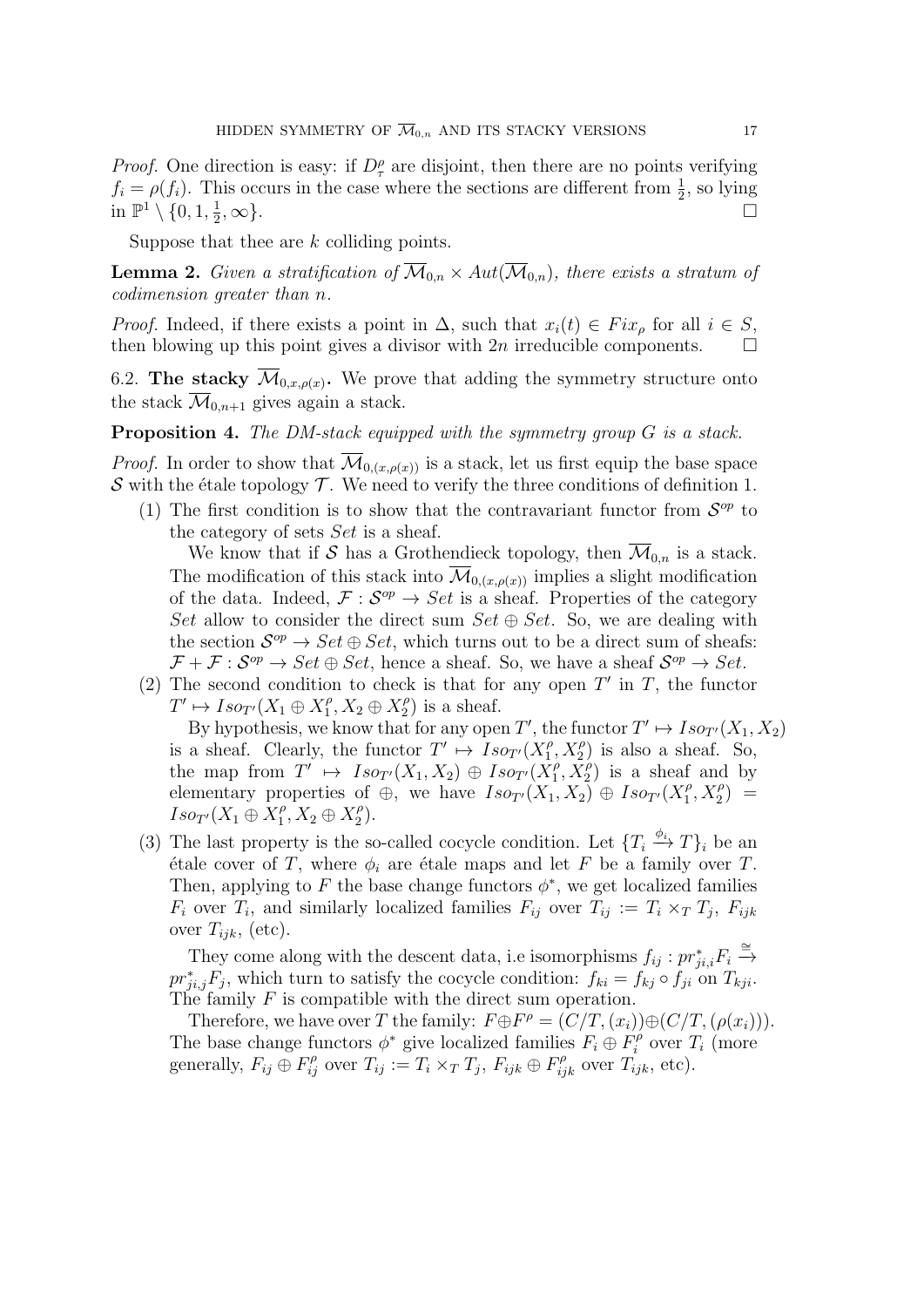We have  $(f_{ij}, f_{ij}^{\rho})$  :  $(pr_{ji,i}^*F_i, pr_{ji,i}^*F_i^{\rho})$  $\widehat{p}_i^{\rho}$   $\stackrel{(\cong,\cong)}{\longrightarrow}$   $(pr_{ji,j}^*F_j, pr_{ji,j}^*F^{\rho}j)$ , satisfying the cocycle condition:  $(f_{ki}, f_{ki}^{\rho}) = (f_{kj} \circ f_{ji}, f_{kj}^{\rho} \circ f_{ji}^{\rho})$ . The converse property comes from 2).

 $\Box$ 

6.3. The NY Gravity operad. In this subsection, we introduce the NY Gravity operad.

**Definition 4.** Let  $Graw_{NY}((n))$  be the sable cyclic S-module defined as follows:

$$
Graw_{NY}((n)) = \begin{cases} sH_*((\mathcal{M}_{0,n} \times \text{Aut}(\mathcal{M}_{0,n})) \setminus Fix_\rho), & n \ge 3\\ 0, & n < 3 \end{cases}
$$

**Proposition 5.** Consider the sable cyclic S-module  $\{Graw_{NY}((n)\}_{n\geq3}$ . Then, there is a natural cyclic operad structure on  $Graw_{NY}$ .

Proof. It is known that the collection of stable curves with labeled points forms a topological operad. As shown in equation (6), we have a well defined operation composition for this:

$$
\overline{\mathcal{M}}_{0,[l]}\times \overline{\mathcal{M}}_{0,[m_1]}\times \cdots \times \overline{\mathcal{M}}_{0,[m_l]}\rightarrow \overline{\mathcal{M}}_{g,[m_1+\cdots+m_l]}.
$$

Referring to this, we construct the composition operation for the NY Gravity operad. This can be modified into the following composition morphism :

$$
\operatorname{Aut}(\overline{\mathcal{M}}_{0,[l]})\times\operatorname{Aut}(\overline{\mathcal{M}}_{0,[m_1]})\times\cdots\times\operatorname{Aut}(\overline{\mathcal{M}}_{0,[m_l]})\to\operatorname{Aut}(\overline{\mathcal{M}}_{g,[m_1+\cdots+m_l]}),
$$

where we use the automorphism  $\rho \in Aut(\overline{\mathcal{M}}_{0,[k]})$  such as defined above. Combining both morphisms together, we get the following:

$$
\overline{\mathcal{M}}_{0,[l]} \times \mathrm{Aut}(\overline{\mathcal{M}}_{0,[l]}) \times \overline{\mathcal{M}}_{0,[m_1]} \times \mathrm{Aut} \times \cdots \times \overline{\mathcal{M}}_{0,[m_l]} \times \mathrm{Aut}(\overline{\mathcal{M}}_{0,[m_l]})
$$

$$
\rightarrow \overline{\mathcal{M}}_{0,[m_1+\cdots+m_l]} \times \mathrm{Aut}(\overline{\mathcal{M}}_{0,[m_1+\cdots+m_l]}).
$$

For the gravity operad, this operation is not fully satisfactory, since only the smooth stratum (i.e. codimension 0 stratum) needs to be taken under consideration. Therefore, we omit fixed points of the automorphism group, and consider only the smooth stratum:

$$
(\mathcal{M}_{0,[l]} \times \mathrm{Aut}(\mathcal{M}_{0,[l]})) \setminus Fix_{\rho} \times (\mathcal{M}_{0,[m_1]} \times \mathrm{Aut}(\mathcal{M}_{0,[m_1]})) \setminus Fix_{\rho} \times \cdots \times (\mathcal{M}_{0,[m_l]}\times \mathrm{Aut}(\overline{\mathcal{M}}_{0,[m_l]})) \setminus Fix_{\rho} \to (\overline{\mathcal{M}}_{0,[m_1+\cdots+m_l]} \times \mathrm{Aut}(\overline{\mathcal{M}}_{0,[m_1+\cdots+m_l]}) \setminus Fix_{\rho}.
$$

To define the product for the NY gravity operad, let us proceed as follows. Consider the Poincaré residue map associated to the embedding  $[2]$ :

$$
(\mathcal{M}_{0,[l]}\times \mathrm{Aut}(\mathcal{M}_{0,[l]}))\setminus Fix_{\rho}\times (\mathcal{M}_{0,[m]}\times \mathrm{Aut}(\mathcal{M}_{0,[m]}))\setminus Fix_{\rho}\to \overline{\mathcal{M}}_{0,[m+l]}\times \mathrm{Aut}(\overline{\mathcal{M}}_{0,[m+l]}),
$$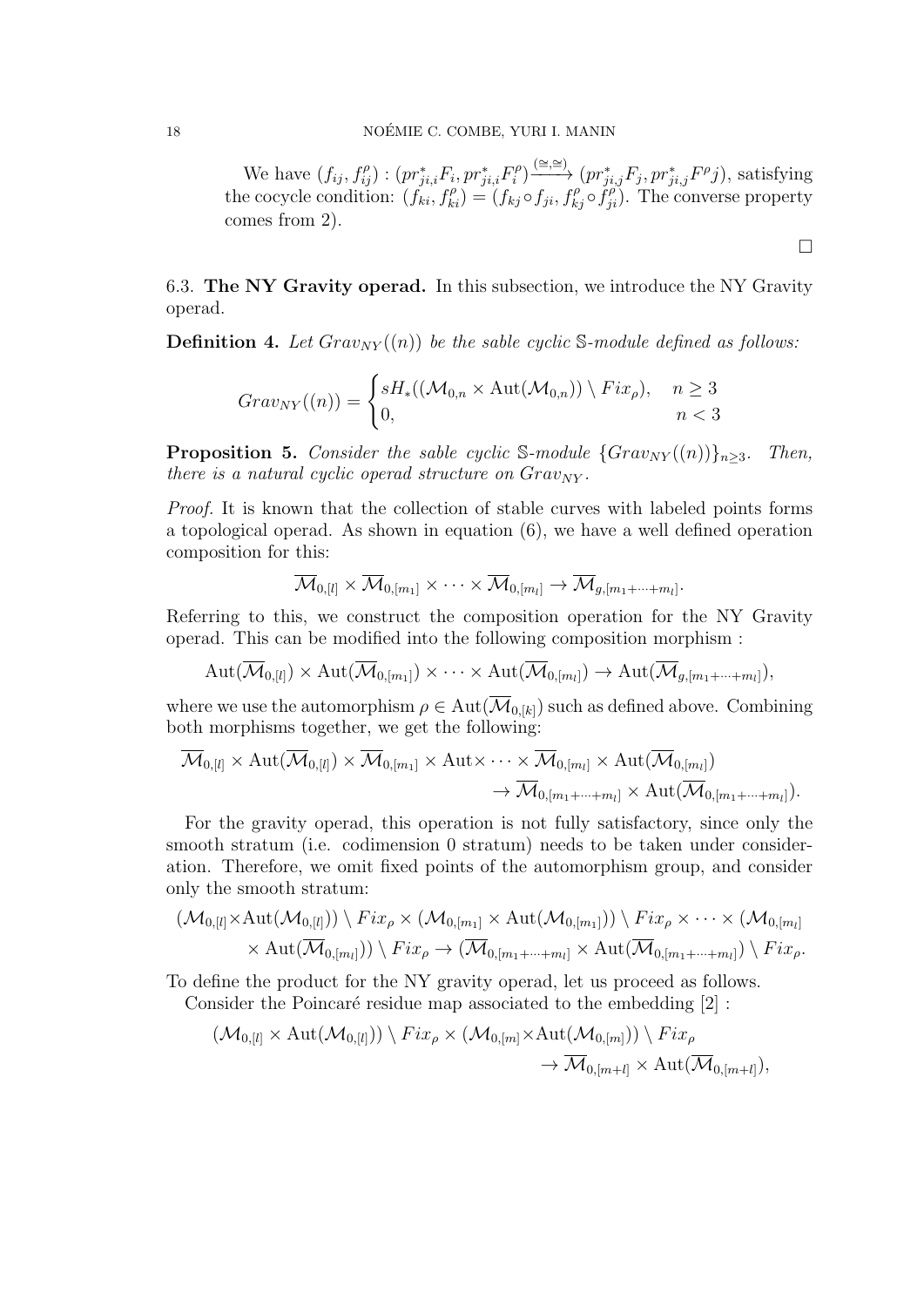which is:

$$
Res: H^*(\mathcal{M}_{0,[m+l]} \times \mathrm{Aut}(\mathcal{M}_{0,[m+l]})) \to H^*(\mathcal{M}_{0,[m]} \times \mathrm{Aut}(\mathcal{M}_{0,[m]}) \times \mathcal{M}_{0,[l]} \times \mathrm{Aut}(\mathcal{M}_{0,[l]})).
$$

Suitably, suspending the adjoint of this map, we obtain a product  $\circ_i$  of  $Grav_{NY}$ . The  $Grav_{NY}$  satisfies the equivariance and associativity axioms.

Indeed, the equivariance axiom is not modified. The main argument is that  $t_i \in \mathbb{S}_i$  acts on the set of marked points [i] and, thus on the set obtained under  $\rho$ . So, the following diagram remains commutative:

$$
\mathcal{P}(k) \otimes \mathcal{P}(r_1) \otimes \cdots \otimes \mathcal{P}(r_k) \xrightarrow{id \otimes (t_1 \otimes \cdots \otimes t_k)} \mathcal{P}(k) \otimes \mathcal{P}(r_1) \otimes \cdots \otimes \mathcal{P}(r_k)
$$
\n
$$
\downarrow \qquad \qquad \downarrow \qquad \qquad \downarrow \qquad \qquad \downarrow \qquad \qquad \downarrow \qquad \qquad \downarrow \qquad \qquad \downarrow \qquad \qquad \mathcal{P}(r_1 + \cdots + r_k) \qquad \qquad \downarrow \qquad \qquad \downarrow \qquad \mathcal{P}(r_1 + \cdots + r_k)
$$

The associativity axioms of a cyclic operad also holds. Therefore, on  $Graw_{NY}$ there is natural a cyclic operad structure.

# 6.4. Comparison of the NY gravity operad with gravity operad and Hycom operad.

**Theorem 1** (Comparison theorem). Let  $Graw(n) = sH_*(\mathcal{M}_{0,n})$  be the gravity operad of  $\mathcal{M}_{0,n}$  and  $Graw_{NY}((n))$  be the NY Gravity operad. Then, for  $n \geq 3$  we have:

$$
Graw_{NY}((n)) = sH_{*}(\mathcal{M}_{0,n} \times \text{Aut}(\mathcal{M}_{0,n}) \setminus Fix_{\rho})
$$
  
=  $s(H_{*}(\mathcal{M}_{0,n} \setminus Fix_{\rho}) \otimes H_{*}(\text{Aut}(\mathcal{M}_{0,n}) \setminus Fix_{\rho}))$   
=  $sH_{*}(\mathcal{M}_{0,n} \setminus Fix_{\rho}) \otimes H_{*}(\text{Aut}(\mathcal{M}_{0,n}) \setminus Fix_{\rho})$ 

where  $Fix_{\rho}$  is the set of fixed points of the automorphism  $\rho$ .

*Proof.* By definition, the parametrizing space of  $\mathcal{M}_{0,n}$  is given by  $\{x_1, x_2, ..., x_{n-3} \in$  $(\mathbb{P}^1 \setminus (0,1,\infty))^{n-3} | x_i \neq x_j \}.$  We can map  $\mathcal{M}_{0,n}$  to  $\mathrm{Aut}(\mathcal{M}_{0,n})$ , where we have chose the automorphism  $\rho$ , in the following way:

$$
(\mathbb{P}^1 \setminus (0, 1, \infty))^{n-3} \setminus \Delta_{n-3} \to (\mathbb{P}^1 \setminus (0, 1, \infty))^{n-3} \setminus \Delta_{n-3} \oplus (\mathbb{P}^1 \setminus (0, 1, \infty))^{n-3} \setminus \Delta_{n-3}
$$

$$
(x_1, x_2, ..., x_{n-3}) \mapsto (x_1, x_2, ..., x_{n-3}) \oplus (1 - x_1, 1 - x_2, ..., 1 - x_{n-3}).
$$

In order to compare the gravity operad and the NY Gravity operad, it is necessary to remove all fixed points under the automorphism, namely points that are equal to  $\frac{1}{2}$ . Indeed, removing those points in  $\bar{\mathcal{M}}_{0,n}^{\rho}$  leaves us to consider the codimension 0 stratum of this space i.e.  $\mathcal{M}_{0,n}^{\rho}$ , whereas, it implies a modification regarding the classical  $Grav((n))$  operad. So, by the Künneth formulae we have:

$$
Graw_{NY}((n)) = sH_*(\mathcal{M}_{0,n} \times \text{Aut}(\mathcal{M}) \setminus Fix_\rho)
$$
  
=  $sH_*(\mathcal{M}_{0,n} \setminus Fix_\rho) \otimes H_*(\text{Aut}(\mathcal{M}_{0,n}) \setminus Fix_\rho).$ 

.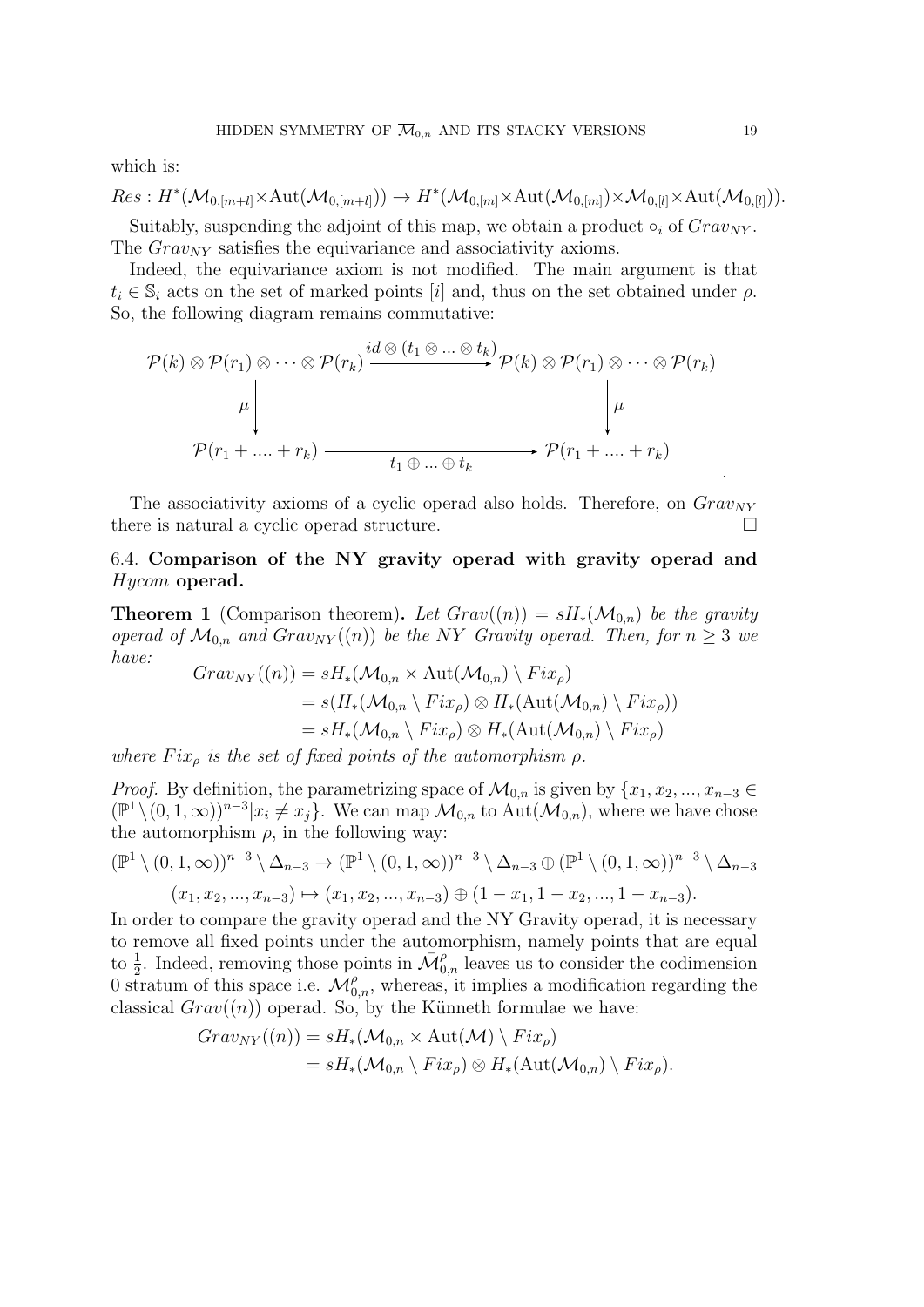$\Box$ 

A great deal of information is already known for  $sH_{n+1}(\mathcal{M}_{0,n})$  from [6] and is useful for the comparison between the standard Gravity operad and the NY gravity operad. Recall that the relations and the presentation for the Gravity operad are as follows: the degree 1 subspace of  $Graw((k))$  is one dimensional for each  $k \geq 2$ , and is spanned by the operation

$$
\{a_1, ..., a_n\} = \sum_{1 \ge i < j \ge n} (-1)^{\epsilon(i,j)} \{a_i, a_j\} a_1 ... a_i ... a_j ... a_n,
$$

 $\epsilon(i,j) = (|a_1| + ... + |a_{i-1}|)|a_i| + (|a_1| + ... + |a_{j-1}|)|a_j| + |a_i||a_j|$ . The following theorem gives a detailed presentation (see [6]):

**Theorem 2.** The operations  $\{a_1, ..., a_k\}$  generate the gravity operad  $Graw((k)),$ and all relations among them follow from the generalized Jacobi identity :

(7) 
$$
\sum_{1 \leq i < j \leq k} (-1)^{\epsilon(i,j)} \{ \{a_i, a_j\}, a_1, \dots, \hat{a}_i, \dots, \hat{a}_j, \dots, a_k, b_1, \dots, b_l \} = \{ \{a_1, \dots, a_k\}, b_1, \dots, b_l \},
$$

where the right hand side is 0 if  $l = 0$ .

There exists a strong relation from the gravity operad to the so-called hypercommutative operad, which we defne below:

$$
Hycom = \begin{cases} H_*(\overline{\mathcal{M}}_{0,n}), & n \ge 3; \\ 0, & n \ge 3; \end{cases}
$$

By a theorem of Getzler [6], we have the a result which guarantees the Koszul duality relation between the Gravity operad and the hypercommutative operad (i.e.  $Hycom$  operad).

**Theorem 3.** Let  $V \subset Hycom$  be the cyclic S-submodule spanned by the fundamental classes,

$$
[\overline{\mathcal{M}}_{0,n}] \in H_{2(n-3)}(\overline{\mathcal{M}}_{0,n}) \subset Hycom((n)).
$$

The operad Hycom is Koszul, with generators V, and Hycom<sup>!</sup>  $\cong$  Grav.

Hycom is quadratic with generators V and relations R, where  $V((n))$  is spanned by an element of degree  $2(n-3)$  and weight  $2(3-n)$ . We have that  $\mathcal{V}((n))$  is identified with  $H_{2(n-3)}(\mathcal{M}_{0,n})$ .

Relations R, where  $R((n))$  has dimension  $\binom{n-1}{2}$  $\binom{-1}{2}$ -1, are given by the following generalized associativity equation.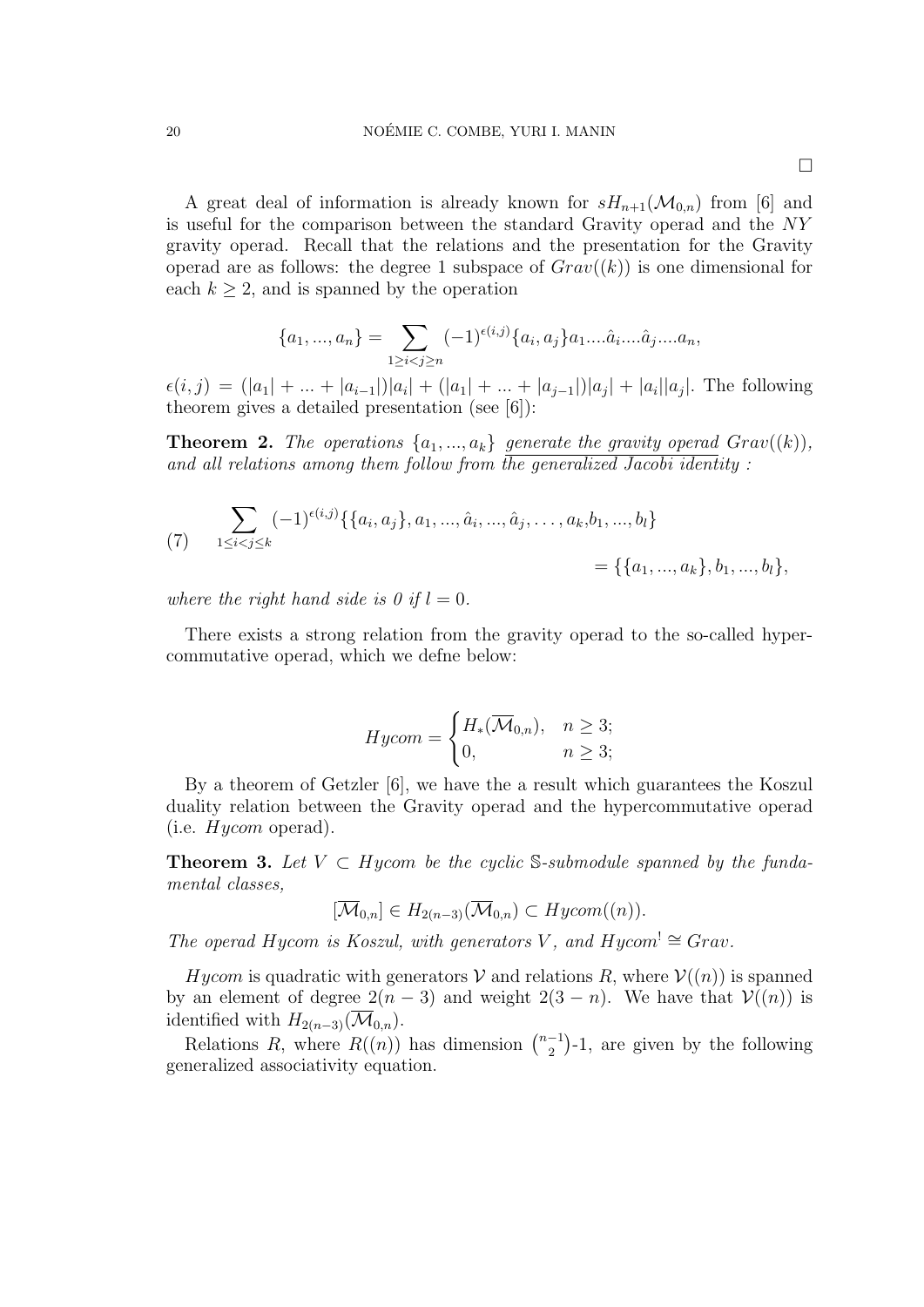**Proposition 6.** Let  $a, b, c, x_1, ..., x_n$  lie in Hycom, the hypercommutative operad. Then, all the relations in the operad Hycom are given by the following generalized associativity relation:

(8) 
$$
\sum_{S_1 \sqcup S_2} \pm ((a, b, x_{S_1}), c, x_{S_2}) = \sum_{S_1 \sqcup S_2} \pm (a, (b, c, x_{S_1}), x_{S_2}),
$$

where  $S_1 \sqcup S_2 = \{1, ..., n\}.$ 

The symbol  $\pm$  stands for the Quillen sign convention for  $\mathbb{Z}_2$ -graded vector spaces: it equals +1 if all the variables are of even degree.

In the scope of a more down to earth approach, consider the  $n$ -th component of the cohomology ring using Mayer-Vietoris exact sequence, where  $X = \mathcal{M}_{0,n}$  and we chose the subsets  $A, B$  of X to be  $A = \mathcal{M}_{0,n}^{\frac{1}{2}} \subset (\mathbb{P}^1 \setminus \{0, \frac{1}{2})$  $(\frac{1}{2}, 1, \infty)$ <sup>n</sup> and *B* is an *n*-dimensional disc of radius  $\epsilon$ , centered at  $\frac{1}{2}$ . The interiors of A and B cover  $\mathcal{M}_{0,n}$  and  $A \cap B$  is the *n*-dimensional disc, from which a point has been removed.

The Mayer-Vietoris (long) exact sequence is as follows:

$$
\cdots \to H_{n+1}(\mathcal{M}_{0,n}) \to H_n(A \cap B) \to H_n(A) \oplus H_n(B)
$$
  

$$
\to H_n(\mathcal{M}_{0,n}) \to H_{n-1}(A \cap B) \to \dots
$$

This is used to give an estimate and calculate the *n*-th component of  $sH_*(A)$ . Applying the suspension onto the long exact sequence, we have the following:

$$
\cdots \to sH_{n+1}(\mathcal{M}_{0,n}) \to sH_n(A \cap B) \to sH_n(A) \oplus sH_n(B)
$$
  

$$
\to sH_n(\mathcal{M}_{0,n}) \to sH_{n-1}(A \cap B) \to \dots
$$

and looks in the following way (if  $n$  is odd):

$$
\cdots \to H_{n+1}(\mathcal{M}_{0,n}) \to 0 \to H_n(A) \to H_{n-1}(\mathcal{M}_{0,n}) \to \mathbb{Z} \to H_{n-1}(A)
$$

$$
\to H_{n-1}(\mathcal{M}_{0,n}) \to 0 \to \dots
$$

Going back to the cohomology ring of  $\overline{\mathcal{M}}_{0,n}$ , one may identify here Chow rings with cohomology. In particular  $\overline{\mathcal{M}}_{0,n}$  has no odd homology and its Chow groups are finitely generated and free abelian.

It was Keel [11] who gave an explicit basis for  $H^*(\overline{\mathcal{M}}_{0,n}(\mathbb{C}))$ . The  $D_S$  are the divisors and generate the cohomology ring. The commutative ring is generated by elements of degree 2  $D_S$ , one for each subset  $S \subset \{1, 2, ..., n\}$  with  $2 \leq |S| \leq n - 1$ subject to the following relations:

- $D_S = D_{\{0,1,...,n\}\setminus S}$
- For distinct elements  $i, j, k, l \in \{0, 1, ..., n\}$

$$
\sum_{i,j \in S; k,l \notin S} D_S = \sum_{i,k \in S; j,l \notin S} D_S
$$

• If  $S \cap T \notin \{0, S, T\}$  and  $S \cup T \neq \{0, 1, ..., n\}$  then  $D_S D_T = 0$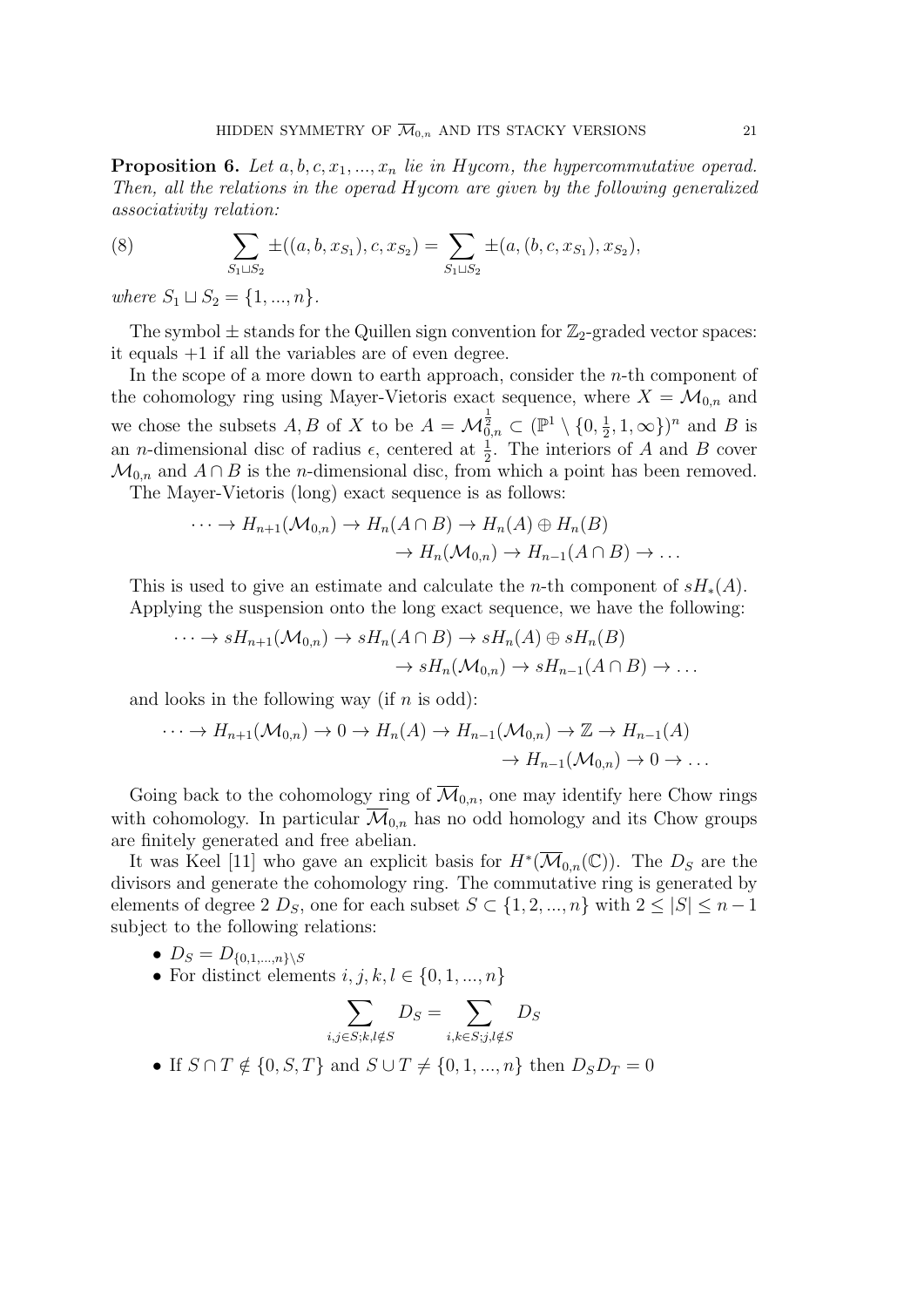Due to [5], we have a supplementary result which shows that  $H^*(\overline{\mathcal{M}}_{0,n})$  is Koszul. They are useful to determine various homotopy invariants for the DMcompactification.

#### 7. KÄHLER AND RIEMANNIAN GEOMETRY APPROACH

7.1. **Kähler aspect.** By passing to (co)homology, one should keep in mind that we may use Kähler logarithmic derivatives in place of holomorphic ones, as we can see in Arnold's result for the generators of  $H^*(\mathcal{M}_{0,k+1})$ :

**Proposition 7.** For  $1 \leq j \neq k \leq n$ , let  $w_{jk} = \frac{dlog(x_j - x_k)}{2\pi i}$  $\frac{(x_j - x_k)}{2\pi i}$  be the logarithmic differential form. The cohomology ring  $H^*(Conf_{0,n}, \mathbb{Z})$  is the graded commutative ring with generators  $[w_{ik}]$ , and relations:

- $w_{ik} = w_{ki}$
- $w_{ij}w_{jk} + w_{jk}w_{ki} + w_{ki}w_{ij} = 0$

The cohomology ring  $H^*(\mathcal{M}_{0,n+1}, \mathbb{C})$  may be identified with the kernel of the differential *i* on  $H^*(Conf_{0,n}, \mathbb{C})$  whose action on the generators is  $iw_{jk} = 1$ .

The regular part of this moduli space (i.e. the union of codimension 0 strata) has an (incomplete) Riemannian metric, induced by the projective embedding. Indeed, recall that  $\mathbb{P}^n$  is endowed with a natural Kähler metric  $\nu$ , called Fubini-Study metric and defined by:

$$
p^*\nu = \frac{i}{2\pi}\partial\overline{\partial}\log||x_1|^2 + |x_2|^2 + \dots + |x_n|^2|
$$

 $(x_1, \ldots, x_n) \in \mathbb{C}^{n+1}$  and  $p: \mathbb{C}^{n+1} \to 0 \to \mathbb{P}^n$  is the projection.

This gives a point-wise norm on smooth forms  $\omega$  of type  $(p,q)$  on  $\mathcal{M}_{0,n}$ , and defines an  $L^2$  norm  $||\omega||_2$ . Using this property, one defines a simplicial complex by setting  $\mathcal{F}^{p,q}(\mathcal{M}_{0,n}) := \{\omega|||\omega||_2 < \infty, ||\bar{\partial}\omega||_2 < \infty\}$ . From this definition, one can define a Dolbeault type of complex, given by  $(\mathcal{F}^{p,*}(\mathcal{M}_{0,n}), \bar{\partial})$  for each  $p \geq 0$ . The existence of such a complex allows the definition of an  $L^2$  q-th cohomology group, denoted by  $H_2^{p,q}$  $2^{p,q}(\mathcal{M}_{0,n})$ . See [18, 19] for more details.

Let us choose a ball  $B_r$ , centered at 0 and of radius r, such that  $\sum_{i=1}^n |x_i|^2 \ll 1$ . Consider the Euclidean distance between a pair of points  $x_i$  and  $x_j$ , where those points lie in the interior of the ball of radius r. Set

(9) 
$$
F = -log(dist(x_i, x_j)),
$$

and

(10) 
$$
F_k := -\log(\text{dist}(x_i, x_j)) - \frac{1}{k}\log(-\log \sum |x_i|^2)
$$

where  $x_i, x_j \in B_r$  and  $k > 1$ .

The latter strictly pluri-subharmonic function defines a Kahler metric  $h_k :=$  $-i\partial \bar{\partial} F_k$  on the regular part of  $\mathcal{M}_{0,n} \cap B_r$ . The metric  $h_k := -i\partial \bar{\partial} F_k$  on  $\mathcal{M}_{0,n}$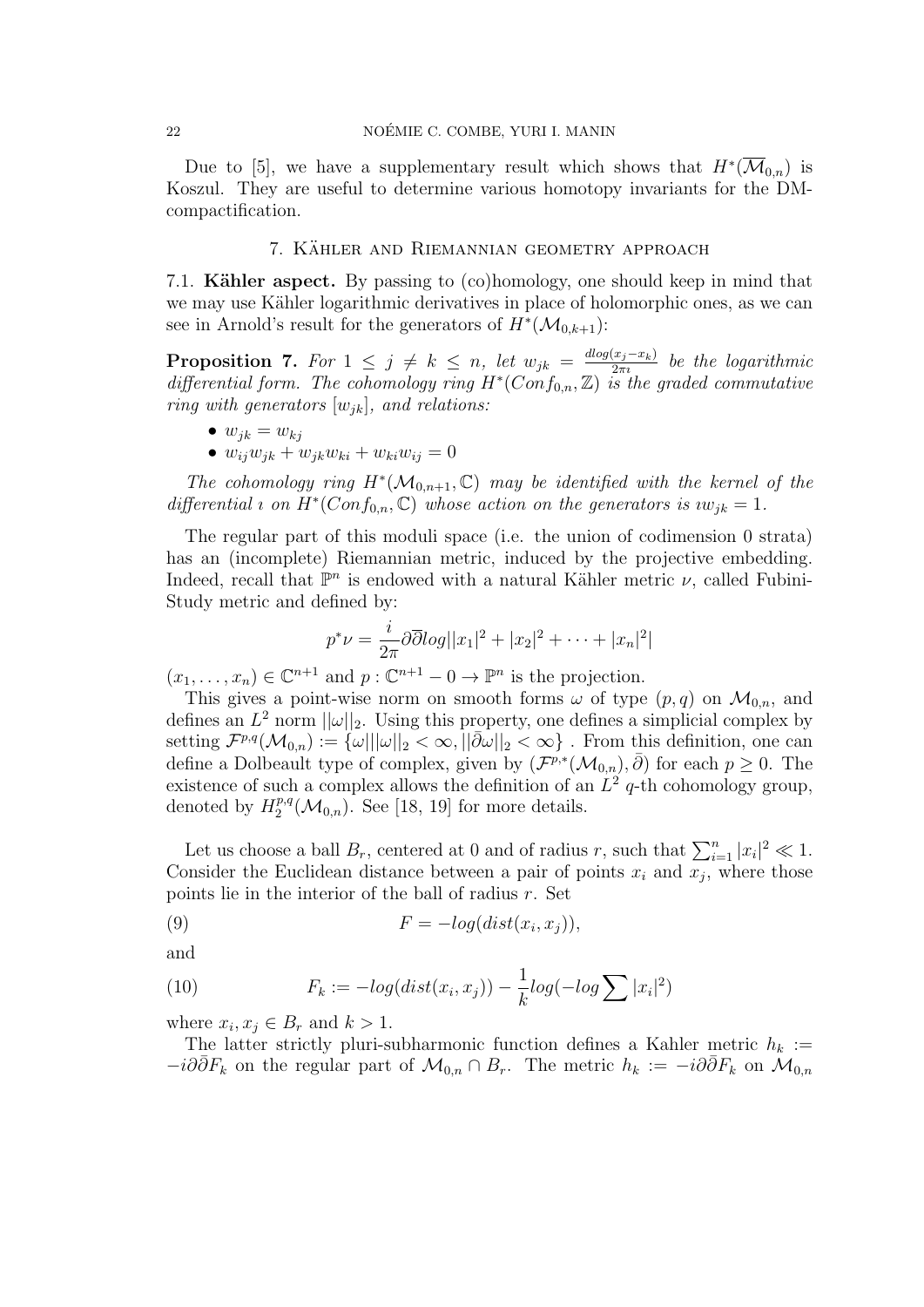is complete and decreases monotonically to  $h := -i\partial \overline{\partial} F$ .  $\langle \partial F_k, \partial F_k \rangle$  is bounded, independently of k, where  $\langle,\rangle_k^{\frac{1}{2}}$  denotes the pointwise norm on 1-forms with respect to  $h_k$ . We have the following lemmas:

**Lemma 3** ([17]1.1, 2.1). Let N be a complete Kahler manifold of dimension n, whose Kähler metric is given by the potential function  $F : N \to \mathbb{R}$  such that  $\langle \partial F, \partial F \rangle$  is bounded. Then the  $L_2 - \overline{\partial}$ -cohomology with respect to  $\omega$ ,  $H^{p,q}_{(2)}(N,\omega) =$  $0, p+q \neq n$ . In fact, if  $\langle \partial F, \partial F \rangle^{\frac{1}{2}} \leq B$ , and  $\phi$  is a  $(p,q)$ -form on N with  $\overline{\partial} \phi = 0$ ,  $q > 0$  and  $p + q \neq 0$ , then there is a  $(p, q - 1)$ -form  $\nu$  such that  $\overline{\partial}\nu = \phi$  and  $||\nu|| < 4B||\phi||$ 

**Lemma 4** ([4], Theorem 4.1; [16], Proposition 4.1). Let N be a complex manifold of dimension n with a decreasing sequence of complete hermitian metrics  $h_k$ ,  $k \geq 1$ , which converges pointwise to a hermitian metric h. If  $H_{(2)}^{n,q}(N,h_k)$  vanishes with an estimate that is independent of k, then  $H_{(2)}^{n,q}(N,h)$  vanishes with an estimate. Here,  $H_{(2)}^{n,q}(N,h_k)$  denotes  $L_2 - \overline{\partial}$ -cohomology with respect to the metric  $h_k$ .

It is known that there exists a strong relation between  $h_k$  and a Riemannian metric in  $B_c$ , in the regular part of  $\mathcal{M}_{0,n}$ .

7.2. Riemannian aspect. In this subsection, we study the geometry around the divisor.

Define a conical structure on a smooth manifold  $M$ , to be

$$
[0,1] \times M/\sim,
$$

where  $(0, x) \sim (0, x')$  and  $x, x' \in M$ . The terminology "conical" is employed in a purely geometric and topological context.

**Proposition 8.** The (hidden) symmetry of  $\overline{\mathcal{M}}_{0,n}$  induces a additional local conical structures on  $\mathcal{M}_{\mathbf{x},\rho(\mathbf{x})}$ .

*Proof.* Indeed,  $\mathcal{M}_{0,n} \times \text{Aut}(\mathcal{M}_{0,n})$  is isomorphic to  $\mathcal{M}_{0,n} \times \mathcal{M}_{0,n}$  ~ where the relation  $\sim$  is obtained by glueing together a pair of sections in  $\mathcal{M}_{0,n}$  if one of them lies in the  $Fix_{\rho}$ . This defines a type of additional conical structure  $\mathcal{M}_{0,n} \times \mathcal{M}_{0,n}$ . Indeed, it is well known that around a small neighborhood of a singular point, there is a topological cone structure. Since pairs of points  $(x_i, \rho(x_i))$  lying on  $Fix_\rho$ form singular points of  $\overline{\mathcal{M}}_{\mathbf{x},\rho(\mathbf{x})}$ , the result follows.

This conical structure gives additional singular points to the scheme  $\overline{\mathcal{M}}_{0,n}$  × Aut $(\overline{\mathcal{M}}_{0,n})$ . By blowing-up those points, irreducible components (isomorphic to  $\mathbb{P}^1$ ) appear in the intersection  $D \cap D^{\rho}$ . This data modifies the geometry around the divisor of  $\overline{\mathcal{M}}_{0,n}$  × Aut $(\overline{\mathcal{M}}_{0,n})$ , compared to  $\overline{\mathcal{M}}_{0,n}$ . Indeed, those points, lying in  $Fix_{\rho}$ , are conjugated to complex germs of the type  $(z^{2k},0)$ , where  $1 \leq k \leq n$ . Therefore, not only this modifies the stratification of the space, (comparing it to the one of  $\overline{\mathcal{M}}_{0,n}$ , but also implies differences in the metrics around the divisors.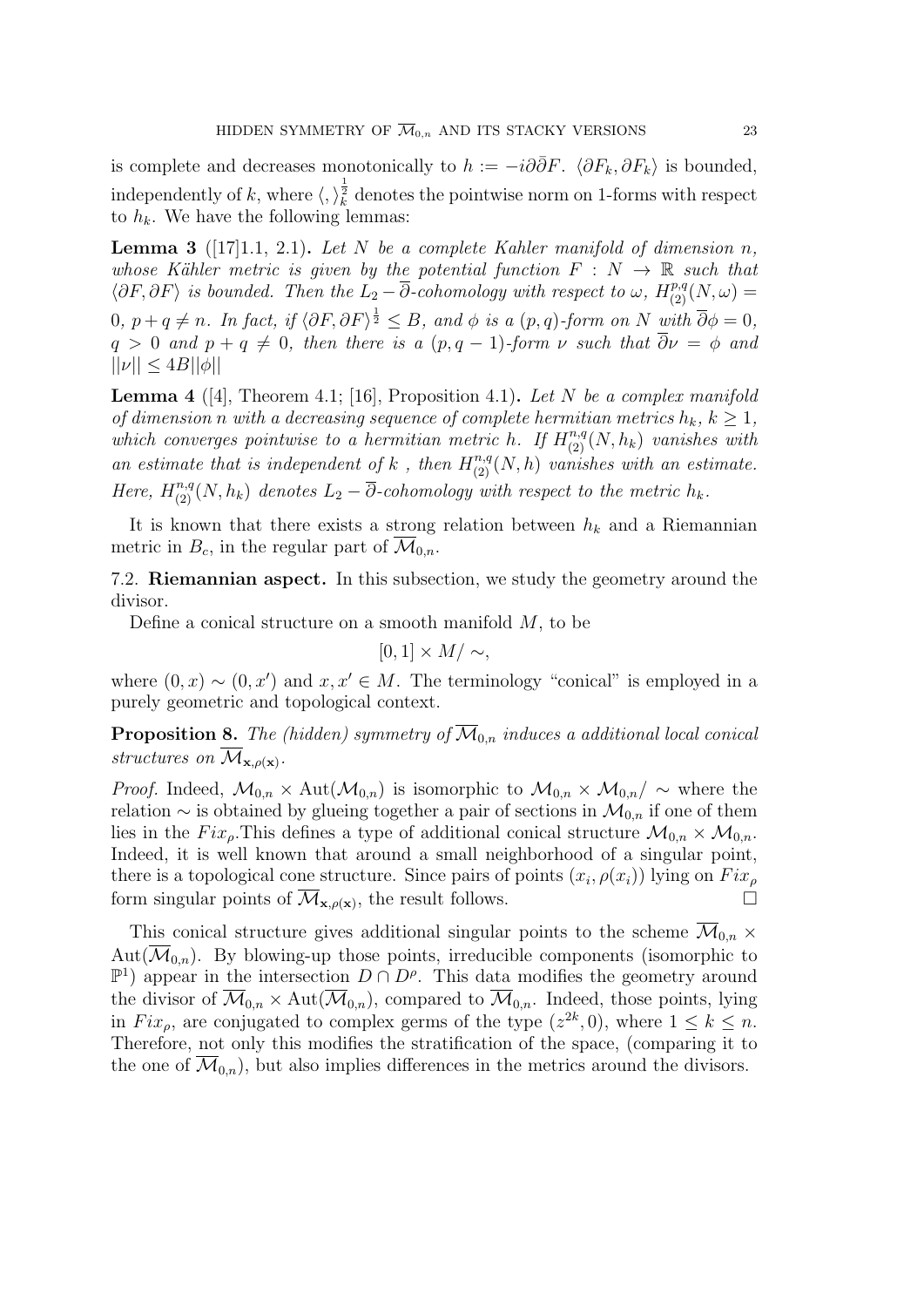#### 24 NOÉMIE C. COMBE, YURI I. MANIN

We prove the following proposition for  $\overline{\mathcal{M}}_{0,n}$ , where  $3 \leq n \leq 6$ .

**Proposition 9.** Let  $K_{D\tilde{\cup}D\rho}$  (resp.  $K_D$ ) be the scalar curvature around the irreducible components of the divisor  $D \cup D^{\rho}$  of  $\overline{\mathcal{M}}_{0,n} \times \text{Aut}(\overline{\mathcal{M}}_{0,n})$  (resp. D in  $\overline{\mathcal{M}}_{0,n}$ ). Then, there exists a stratum for which the irreducible component of the divisor  $D \cup D^{\rho}$  verifies

 $K_{\text{Dir}}$ 

As was already mentioned that topologically, the neighborhood of a singular locus can be considered as a topological cone (whatever the dimension of the singular locus is).

**Theorem 2** (Hsiang-Pati). [7] Let  $(X, 0)$  be the germ of an isolated complex surface singularity. Then there exists a desingularization  $\rho : (X, D) \to (X, 0)$ where  $D = \rho^{-1}(0)$  is a divisor with normal crossings such that near each smooth point of D the metric induced on  $\tilde{X}$  − D by  $\rho$  extends to a pseudo-metric on  $\tilde{X}$ quasi-isometric to

$$
\bullet \ \rho^{-1}(0) = u^m \ locally
$$

$$
\bullet \ \rho^{-1}(0) = u^{m_1}v^{m_2} \ locally
$$

Let U' be the neighborhood of  $\rho^{-1}(0) \subset \tilde{X}$ . Choose a function R defined on U' with range in  $[0, \infty)$ . This function satisfies four conditions:

- (1)  $R|_{\rho^{-1}(0)} = 0$
- (2)  $R|_{U'-\rho^{-1}(0)}$  is smooth and positive
- (3)  $U' \rho^{-1}(0) = R^{-1}(0, 1)$
- (4) Using the R and certain appropriate flow lines in  $U' \rho^{-1}(0)$ , we define a product structure

$$
R^{-1}(0,1] = (0,1] \times R^{-1}(1)
$$

This function is necessary to partition  $U'$  in a suitable manner. Indeed, set:  $\Theta(\epsilon) = R^{-1}(0, \epsilon]$  and  $\dot{\Theta}(\epsilon) = R^{-1}(\epsilon), \epsilon > 0$ . Now  $\dot{\Theta}(1)$  can be decomposed into finite parts non overlapping except along heir boundaries. Using the product structure one can decompose U' as follows:  $\Theta(1) = \bigcup_i U'_i$ . Since it remains difficult to work with the subsets  $U_i'$ , we will work on less complicated manifolds. These manifolds are defined up to quasi-isometry with the  $U_i'$ . These manifolds are classified into two classes. To fix the notation denote by  $W(+)$  the manifold quasi-isometric to the neighborhood  $U_i'$  of the intersection points of the irreducible components on the divisor. Denote by  $W(-)$  the manifold quasi-isometric to the neighborhood  $U_j'$ of the divisor which is the complementary of the previous neighborhood  $U_i'$ . These manifolds are Riemanian manifolds and carry a Riemannian metric.

Proposition 1 (Hsiang-Pati; Nagase [15]).

(1) Let Y be a compact polygon in  $\mathbb{R}^2$  with standard metric  $\tilde{g}$ .  $W(-) = (0,1] \times$  $[0, 1] \times Y \ni (r, \theta, y)$  carries the Riemannian metric

$$
g(-) := dr^2 + r^2 d\theta^2 + r^{2c} \tilde{g}(y).
$$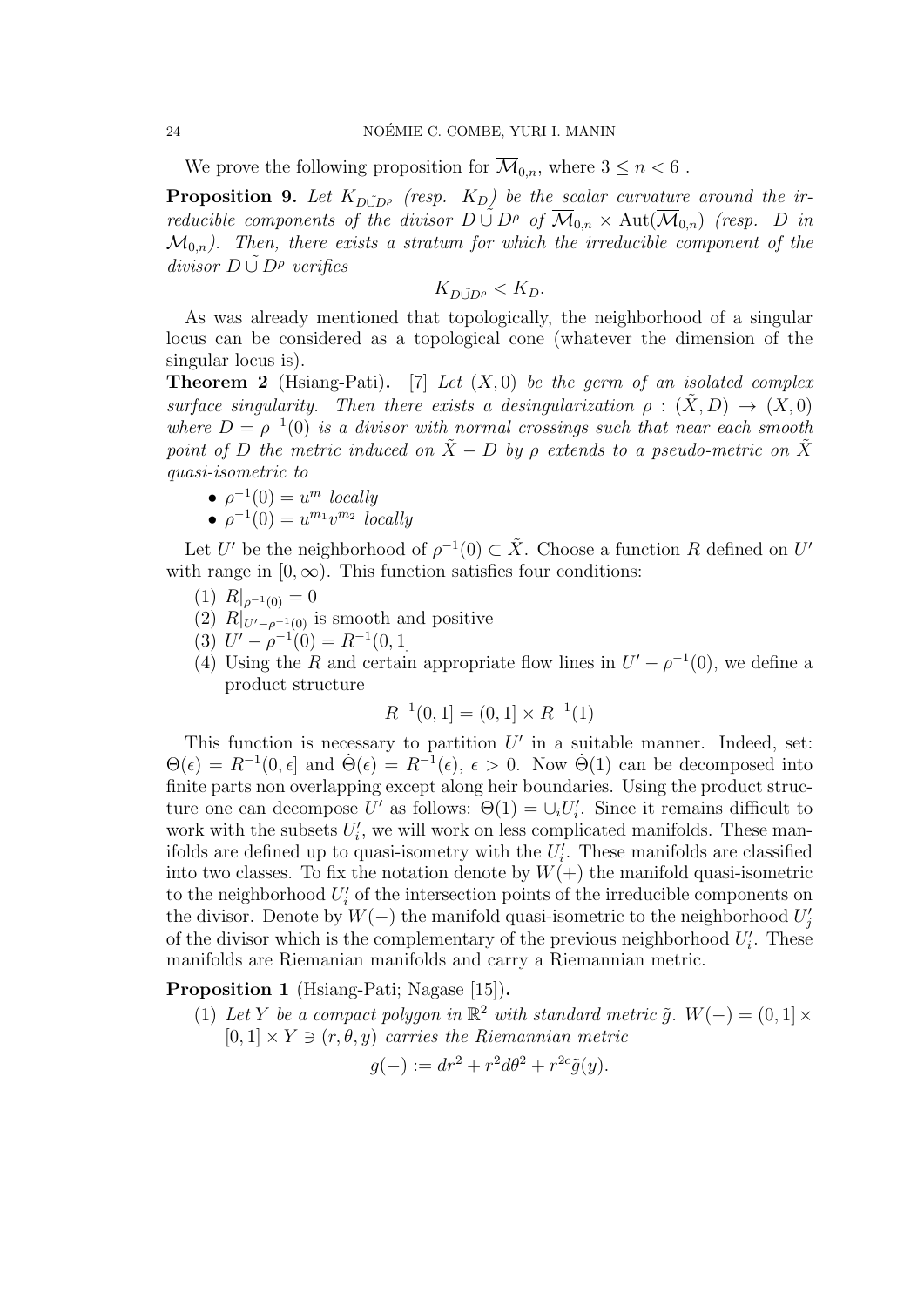(2) 
$$
W(+) = (0,1] \times [0,1]^3
$$
 carries the Riemannian metric

$$
g(-) := dr^{2} + r^{2}d\theta^{2} + r^{2c}(ds^{2} + h^{2}(r, s)d\phi).
$$

 $h(r, s) = \frac{f(r)}{l(\frac{s}{f(r)})}$  where  $f(r)$  is a smooth function on [0, 1] such that  $f'(r) \geq$  $0, \forall r \geq 0$  and  $l(x)$  is is a smooth function on  $[0, \infty)$  such that  $l'(x) \geq 0$  and  $l''(x) \geq 0$  for any  $x \geq 0$ . We define these two functions as :

- $f(r) = r^b$ , if r is small and  $r > 0, b > 0$ .
- $f(r) = \frac{1}{2}$  if r is large and  $r \leq 1$
- $l(x) = 1$ , if  $0 \le x \le 1 \epsilon$ .
- $l(x) = x$  if  $1 + \epsilon \leq x$

 $W(-) = (0, 1] \times [0, 1] \times Y$  and  $W(+) = (0, 1] \times [0, 1]$ <sup>3</sup> are models of the subsets in  $U$ , obtained up to quasi-isometry, where quasi-isometry means that for Riemannian manifolds  $(Y_i, g_i)$  the diffeomorphism  $f : (Y_1, g_1) \to (Y_2, g_2)$  satisfies for a positive constant  $C > 0$  the inequality:  $C^{-1}g_1 \leq f^*g_2 \leq Cg_1$ .

We may now prove the proposition, mentioned above.

Proposition 9. The coefficient c, in the Hsiang-Pati metric, depends on the multiplicty of the irreducible component, of the divisor. We show that adding the symmetry discussed above, on  $\mathcal{M}_{0,n}$ , implies the existence of new strata in  $\mathcal{M}_{0,n}$  ×  $Aut(\overline{\mathcal{M}}_{0,n})$ , which have additional irreducible components, when compared to the divisor D indexing the analogous stratum in  $\overline{\mathcal{M}}_{0,n}$ . Those additional irreducible components are obtained by blowing-up points in  $Fix_{\rho}$ . These singular points are conjugated to complex germs of type  $(z^{2k}, 0)$ , where  $1 \leq k \leq n$  is an integer.

Choose the specific stratum in  $\overline{\mathcal{M}}_{0,n}$  and its analog in  $\overline{\mathcal{M}}_{0,n}$  × Aut $(\overline{\mathcal{M}}_{0,n})$ , where k points collide to  $\frac{1}{2}$  in  $\mathcal{M}_{0,n}$ . Suppose that the  $n-k$  remaining points are either all distinct, or that, among those  $n - k$  points, the number of colliding points is smaller than  $2k - 1$ . Then, for this stratum in  $\overline{\mathcal{M}}_{0,n} \times \text{Aut}(\overline{\mathcal{M}}_{0,n})$  there exists an irreducible component in  $D \cup D^{\rho}$ , for which the constant  $c = 2k$ . This is greater than the multiplicity of any irreducible component obtained for the divisor D. We can easily calculate the scalar curvature for the Hsiang-Pati metric and find  $K = -6c^2r^{-2}$ . So, the result follows.

#### **REFERENCES**

- [1] F. Brown, From the Deligne-Ihara conjecture to multiple modular values. arXiv:1904.00179 [math.AG], 24 pp.
- [2] P. Deligne, Th´eorie de Hodge II Publ. Maths tome 40, (1971), p. 5-58, Publications mathématiques de l'I.H.E.S,
- [3] P. Deligne, D. Mumford The irreducibility of the space of curves of given genus tome 36,  $(1969)$ , p. 75-109, Publications mathématiques de l'I.H.E.S
- [4] J-P. Demailly, Estimations  $L^2$  pour operateur  $-\overline{\partial}$  d'un fibré vectoriel holomorphe semipositif au dessus d'une variété Kählerienne complète Ann. Sci. ENS (4) 11 (1982), 457-511
- [5] V. Dotsenko, Homotopy invariants of  $\overline{\mathcal{M}}_{0,n}$  via Koszul duality Arxiv: 1902.06318v2 [math. AT]